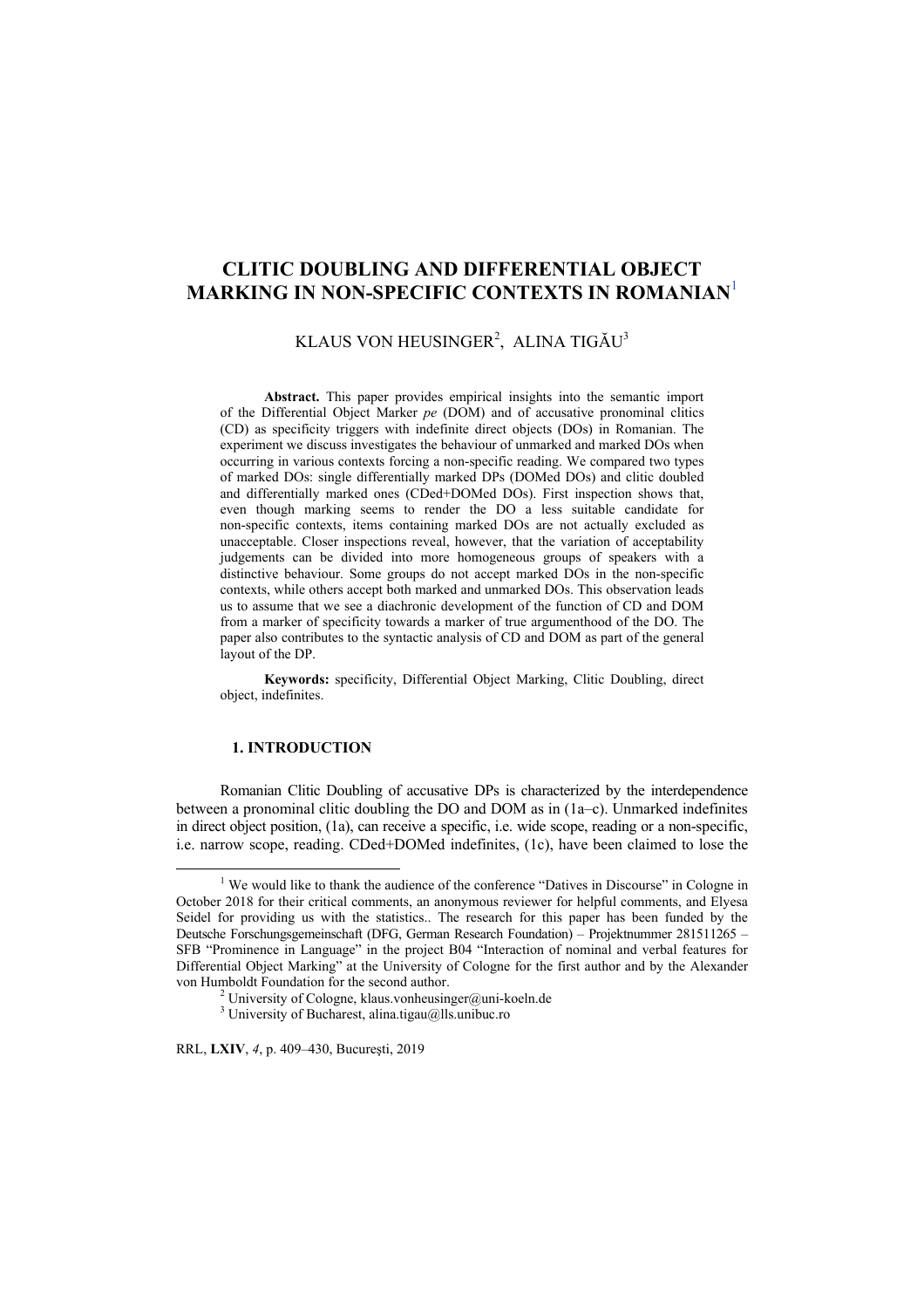non-specific interpretation available for their unmarked counterparts (Niculescu 1965 Farkas 1987, Dobrovie-Sorin 1990, Pană Dindelegan 1997, Cornilescu 2000, Chiriacescu and von Heusinger 2010: 303):

| (1) | a.             | Toți | bărbații iubesc o                               |                |                      | femeie.                 |        |     |              |        |
|-----|----------------|------|-------------------------------------------------|----------------|----------------------|-------------------------|--------|-----|--------------|--------|
|     |                | all  | men                                             | love           | a                    |                         | woman. |     |              |        |
|     |                |      | 'All men love a woman'. (specific/non-specific) |                |                      |                         |        |     |              |        |
|     | $\mathbf b$ .  | Toti | bărbații iubesc                                 |                | pe                   | $\overline{\mathbf{O}}$ | femeie |     |              |        |
|     |                | all  | men                                             | love           | DOM                  | a.                      | woman  |     |              |        |
|     |                |      | 'All men love a woman'. (only specific)         |                |                      |                         |        |     |              |        |
|     | $\mathbf{c}$ . | Toti | bărbatii                                        | $\overline{O}$ |                      |                         | iubesc | pe  | $\mathbf 0$  | femeie |
|     |                | all  | men                                             |                | CL.3.SG.FEM.ACC love |                         |        | DOM | <sub>a</sub> | woman  |
|     |                |      | 'All men love a woman'. (only specific)         |                |                      |                         |        |     |              |        |

A similar claim has been put forth for single DOMed DOs i.e., DOs which have been *pe*  marked but left undoubled, (1b). Thus, both DOMed and DOM+CDed DOs have been argued to bear a specific reading but the literature does not agree on the exact source of specificity. Farkas (1987), Dobrovie-Sorin (1990, 1994), Cornilescu (2000) argue, for instance, that DOM is accountable for the specific reading, while Steriade (1980) and Gierling (1997) argue in favour of a correlation between specificity and clitic doubling. Lastly, von Heusinger and Onea (2008), Chiriacescu & von Heusinger (2010) and Tigău (2011), see specificity as a joint effect of DOM and CD.

Nevertheless, (less frequent, still natural) examples with DOM but without CD allow the hypothesis that single DOMed DOs behave on a par with their unmarked counterparts, allowing both for a specific as well as for a non-specific interpretation (with a propensity for the former reading). The presence of CD, on the other hand, seems to strongly tilt the balance towards a specific interpretation. Consider  $(2a-b)$  where  $(2a)$  only allows for a narrow scope reading of *un singur profesor* 'a single professor', which can be expressed with or without DOM. When adding CD to the DOMed version, the sentence becomes pragmatically unacceptable given that the CD forces a specific reading, which is not felicitous in this context.

| (2) | a.             | N-am     |                                      | văzut                   | (pe)      | un       | singur                    | profesor                                                                 | în toată             |
|-----|----------------|----------|--------------------------------------|-------------------------|-----------|----------|---------------------------|--------------------------------------------------------------------------|----------------------|
|     |                |          | not-have.1.SG                        | seen                    | DOM a     |          | single                    | professor                                                                | in all               |
|     |                | viata    | mea                                  |                         | care să   |          | se                        | poarte                                                                   | așa urât             |
|     |                | life.the |                                      | mine.FEM.SG.            |           | who SUBJ | REFL                      | behave                                                                   | so ugly              |
|     |                | cu       | studentii                            | cum                     | $\Omega$  |          | face                      | el.                                                                      |                      |
|     |                | with     | students                             | how                     | it        |          | does                      | he                                                                       |                      |
|     |                |          |                                      |                         |           |          |                           | 'I haven't seen a single professor in my whole life who should behave so |                      |
|     |                |          | badly with the students as he does.' |                         |           |          |                           |                                                                          |                      |
|     | $\mathbf{b}$ . | ?Nu      | l-am                                 |                         |           |          | văzut <b>pe</b>           | un                                                                       | singur profesor      |
|     |                | not      |                                      | CL.3.SG.M.ACC-have.1.SG |           |          | seen DOM                  | a                                                                        | single professor     |
|     |                | în       | toată                                | viata                   |           | mea      |                           | care să                                                                  | poarte<br>se         |
|     |                | $\sin$   | all                                  |                         |           |          | life.DEF.ART. mine.FEM.SG |                                                                          | who SUBJ REFL behave |
|     |                | asa      | urât                                 | cu                      | studentii |          | cum                       | $\Omega$                                                                 | face el.             |
|     |                | SO.      | ugly                                 | with students           |           |          | how                       | it                                                                       | does he              |
|     |                |          |                                      |                         |           |          |                           | 'I haven't seen a single professor in my whole life who should behave so |                      |
|     |                |          | badly with the students as he does.' |                         |           |          |                           |                                                                          |                      |
|     |                |          |                                      |                         |           |          |                           |                                                                          |                      |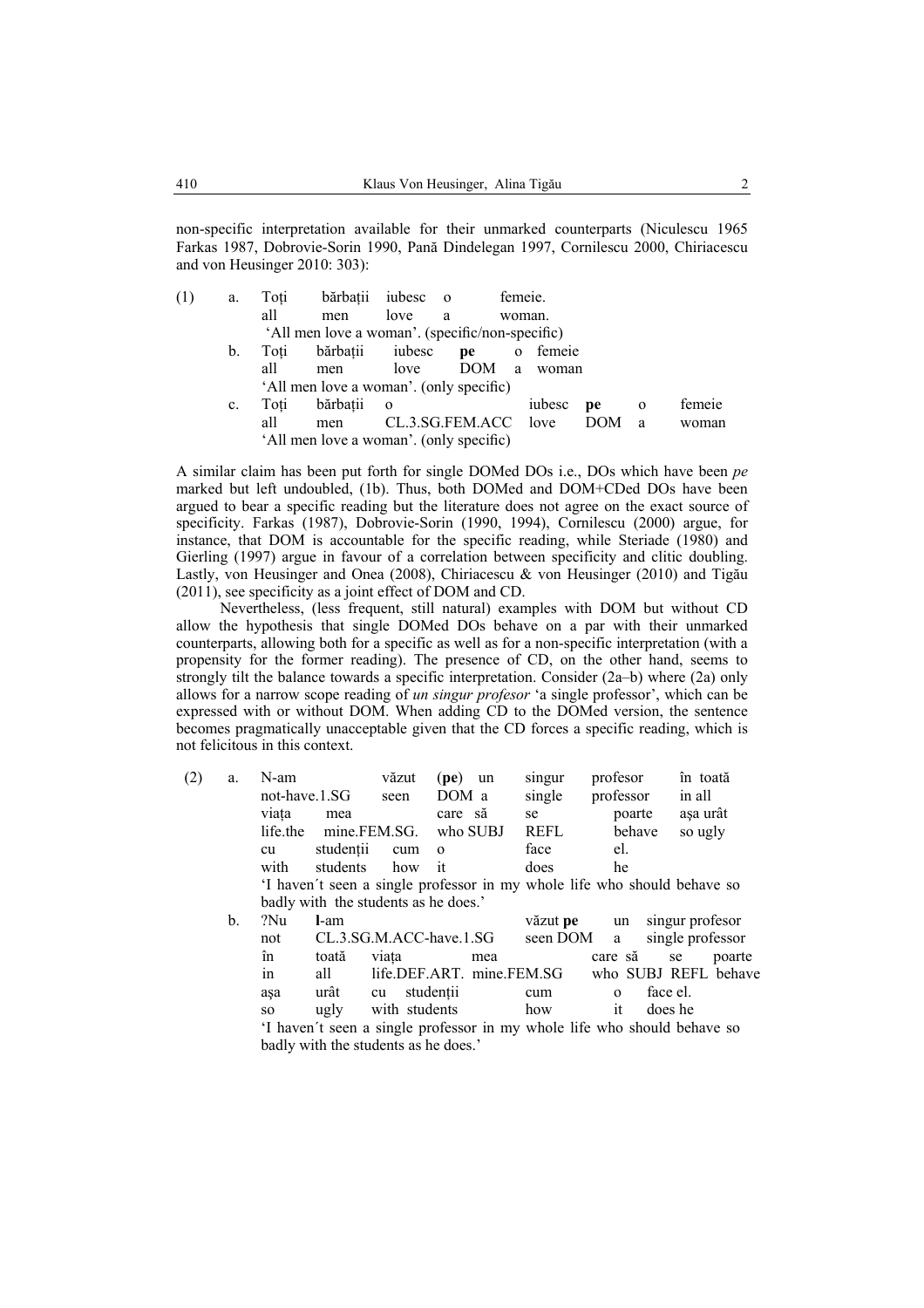Another context strengthening the hypothesis that the pronominal clitic induces specificity is that of left dislocated DOs, which come in two constructions: In one construction the DO is simply moved to the left periphery without being resumed by a pronominal clitic, while in the other construction the left dislocated DO is also clitic resumed. In the latter construction the direct object must be interpreted specifically, as it is illustrated by its incompatibility with the distributivity marker *câte* forcing a non-specific interpretation. We illustrate this with inanimate direct objects, which do not take the differential object marker *pe* and therefore show the sole effect of clitic doubling.

In (3a) the left dislocated DO *două cărţi* ('two books') may be read either specifically or non-specifically. In (3b), where the DO has also been clitic-resumed, only the specific interpretation seems to be available (i.e., one in which every student read the same two specific books written by Tolstoy). Since this specificity restriction seems to arise as a consequence of clitic resumption (in the absence of DOM), one might presuppose that the clitic alone is at the core of the specific interpretation (while DOM serves a different purpose). The hypothesis is further strengthened when considering the combination of these constructions with the distributive marker *câte* in (4a) and (4b): while the undoubled DO allows co-occurrence with *câte* exhibiting a non-specific reading, the CLLDed variant does not fare very well in this respect, showing that this construction only allows a specific and wide scope reading.

| (3) | a. | Două        | cărti                                          |            | de Tolstoi | a               | citit | fiecare          |                        | student. |         |
|-----|----|-------------|------------------------------------------------|------------|------------|-----------------|-------|------------------|------------------------|----------|---------|
|     |    | two         | books                                          |            | by Tolstoy | has             | read  | every            |                        | student  |         |
|     |    |             | 'Every student has read two books by Tolstoy.' |            |            |                 |       |                  |                        |          |         |
|     | b. | Două        | cărti                                          | de Tolstoi |            | le-a            |       |                  | citit fiecare student. |          |         |
|     |    | two         | books                                          | by Tolstoy |            | CL.3.PL.ACC-has |       |                  | read every student     |          |         |
|     |    |             | 'Every student has read two books by Tolstoy.' |            |            |                 |       |                  |                        |          |         |
| (4) | a. | Câte        | două                                           | cărti      | de Tolstoi |                 | a     | citit            | fiecare                | student  |         |
|     |    | <b>CATE</b> | two                                            | books      | by Tolstoy |                 | has   | read             | every                  | student  |         |
|     |    |             | 'Every student has read two books by Tolstoy.' |            |            |                 |       |                  |                        |          |         |
|     | b. | ?Câte       | două                                           | cărti      | de Tolstoi |                 | le-a  |                  |                        | citit    | fiecare |
|     |    | <b>CATE</b> | two                                            | books      | by Tolstoy |                 |       | CL.3.PL.ACC -has |                        | read     | every   |
|     |    | student.    |                                                |            |            |                 |       |                  |                        |          |         |
|     |    | student     |                                                |            |            |                 |       |                  |                        |          |         |
|     |    |             | 'Every student has read two books by Tolstoy'  |            |            |                 |       |                  |                        |          |         |

'Every student has read two books by Tolstoy.'

It seems then that CLLDed indefinite DOs have a specific reading even in the absence of DOM. Unmarked left dislocated DOs behave on a par with their unmoved counterparts. This state of affairs lends strong support to the hypothesis that the pronominal clitic (and not DOM) is the actual trigger for specific readings<sup>4</sup>, which was accepted as one of the hypotheses put forth for the current experiment.

From the observations above we can formulate the following three hypotheses: Firstly, unmarked DOs may read both specifically as well as non-specifically and the latter

 $\frac{1}{4}$  Building on the case of CLLDed and (non-DOMed) indefinites, Tigău (2016) analyses the pronominal clitic as the sole specificity trigger. The clitic is argued to function as a function restricting the output of the embedding functions interpreting the respective marked indefinite in DRT terms.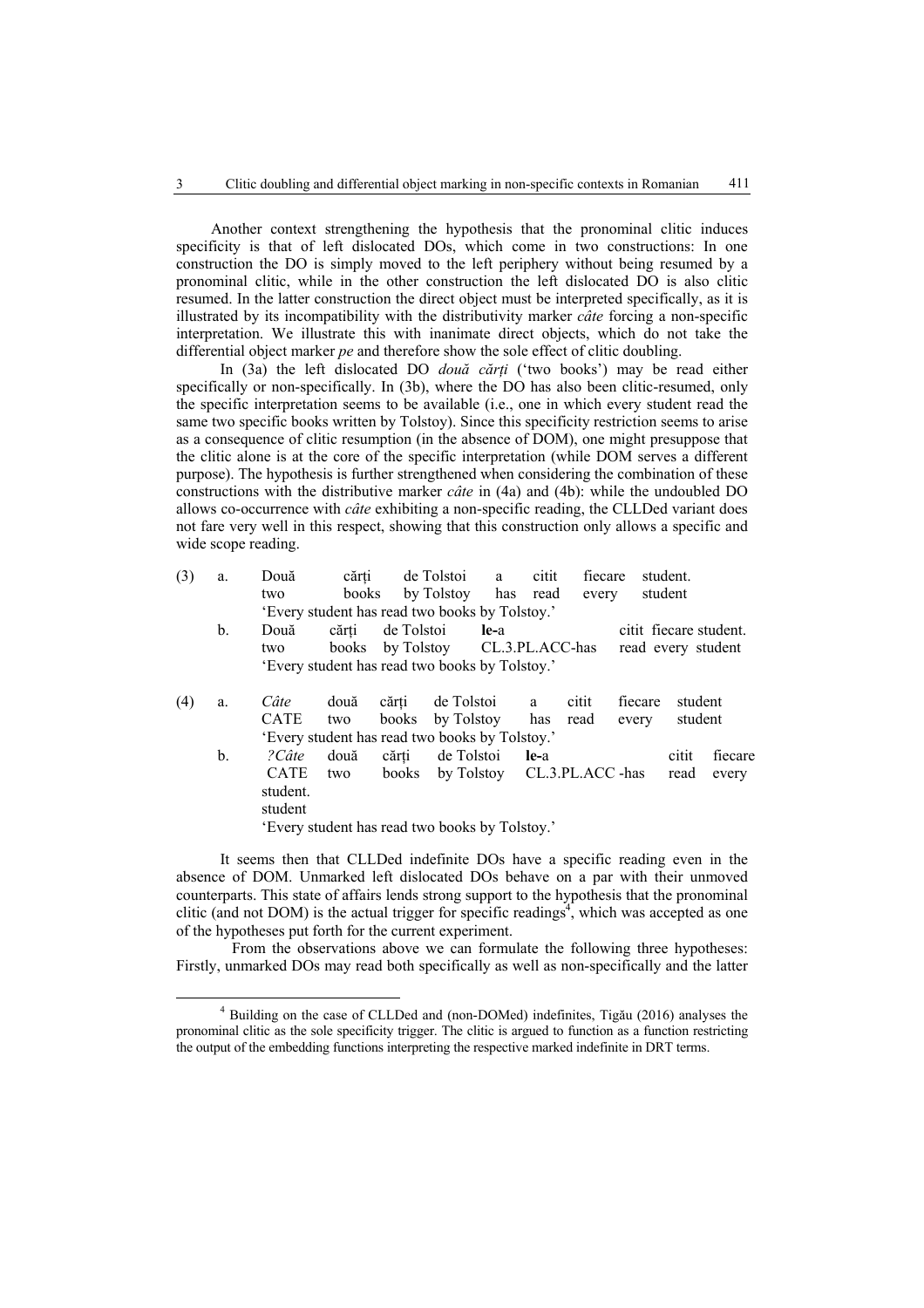reading obtains easily in contexts inducing a non-specific interpretation. Secondly, DOMed DOs pattern with unmarked DOs allowing for a non-specific reading in the appropriate contexts. Thirdly, CDed+DOMed DOs strongly favour a specific interpretation and will be discarded as ungrammatical when inserted in contexts forcing a non-specific reading.

In order to verify these hypotheses, we have tested the behaviour of unmarked and marked DOs (single DOMed DOs and CDed+DOMed+CDed DOs) when occurring in various contexts inducing a non-specific reading. The contexts contained the following expressions: the quantifiers *cel mult* ('at most')/*cel puţin* ('at least'*)*, the distributive *câte*, the free choice indefinite *oarecare* ('any'), and relative clauses modifying the indefinite DO and containing a predicate in the *subjunctive mood*. 5

The structure of the paper is as follows: section 2 is a very brief overview of the basic facts of Romanian DOM as a mechanism triggering a specific interpretation. Section 3 presents the testing contexts we employed in the experiment together with the predictions regarding the behaviour of the three DO types. Section 4 describes the experiment proper focusing on its design, the method employed and the results we obtained. Section 5 amounts to a more extensive discussion of the results in view of the initial hypotheses. Finally, section 6 contains the conclusions to this paper.

## **2. SPECIFICITY AND DOM**

Romanian may mark its direct objects by means of a differential object marker, the functional counterpart of the locative preposition *pe* ('on'), as well as by means of a pronominal clitic in the accusative. The latter phenomenon, known as clitic doubling, may only affect differentially object marked (DOMed) DOs as shown in (5c) vs. (5d). Thus DOs may be left unmarked (5a), or may bear either the marker *pe* (5b) or both *pe* and an accusative clitic (5c):

| (5) | a.             | Am                                           | văzut | câțiva    |       |                 | studenti învătând | pentru   |          | examen.  |
|-----|----------------|----------------------------------------------|-------|-----------|-------|-----------------|-------------------|----------|----------|----------|
|     |                | have.I                                       | seen  | some      |       |                 | students learning | for      |          | exam     |
|     |                | 'I saw some students learning for the exam.' |       |           |       |                 |                   |          |          |          |
|     | $\mathbf{b}$ . | Am                                           | văzut | <b>pe</b> |       | câțiva studenți |                   | învătând | pentru   | examen.  |
|     |                | have.I                                       | seen  | DOM       |       | some students   |                   | learning | for      | exam     |
|     |                | 'I saw some students learning for the exam.' |       |           |       |                 |                   |          |          |          |
|     | c.             | I-am                                         |       |           | văzut | pe              | câtiva            | studenti |          | învătând |
|     |                | CL.3.PL.ACC-have.I                           |       |           | seen  | <b>DOM</b>      | some              | students |          | learning |
|     |                | 'I saw some students learning.'              |       |           |       |                 |                   |          |          |          |
|     | d.             | $(*I)$ -am                                   |       |           | văzut | câțiva          | studenti          |          | învătând |          |
|     |                | CL.3.PL.ACC-have.I                           |       |           | seen  | some            | students          |          | learning |          |
|     |                | 'I saw some students learning.'              |       |           |       |                 |                   |          |          |          |
|     |                |                                              |       |           |       |                 |                   |          |          |          |

As pointed out in the previous section, Romanian DOM has been claimed to function as a specificity trigger. Dobrovie-Sorin (1994) observes that the use of *pe* in (6b) disambiguates between the readings that the indefinite DP may engender towards a specific one.

 $rac{1}{5}$  $5$  See Tigău (2016) for an initial discussion on the behaviour of marked and unmarked DOs within these contexts.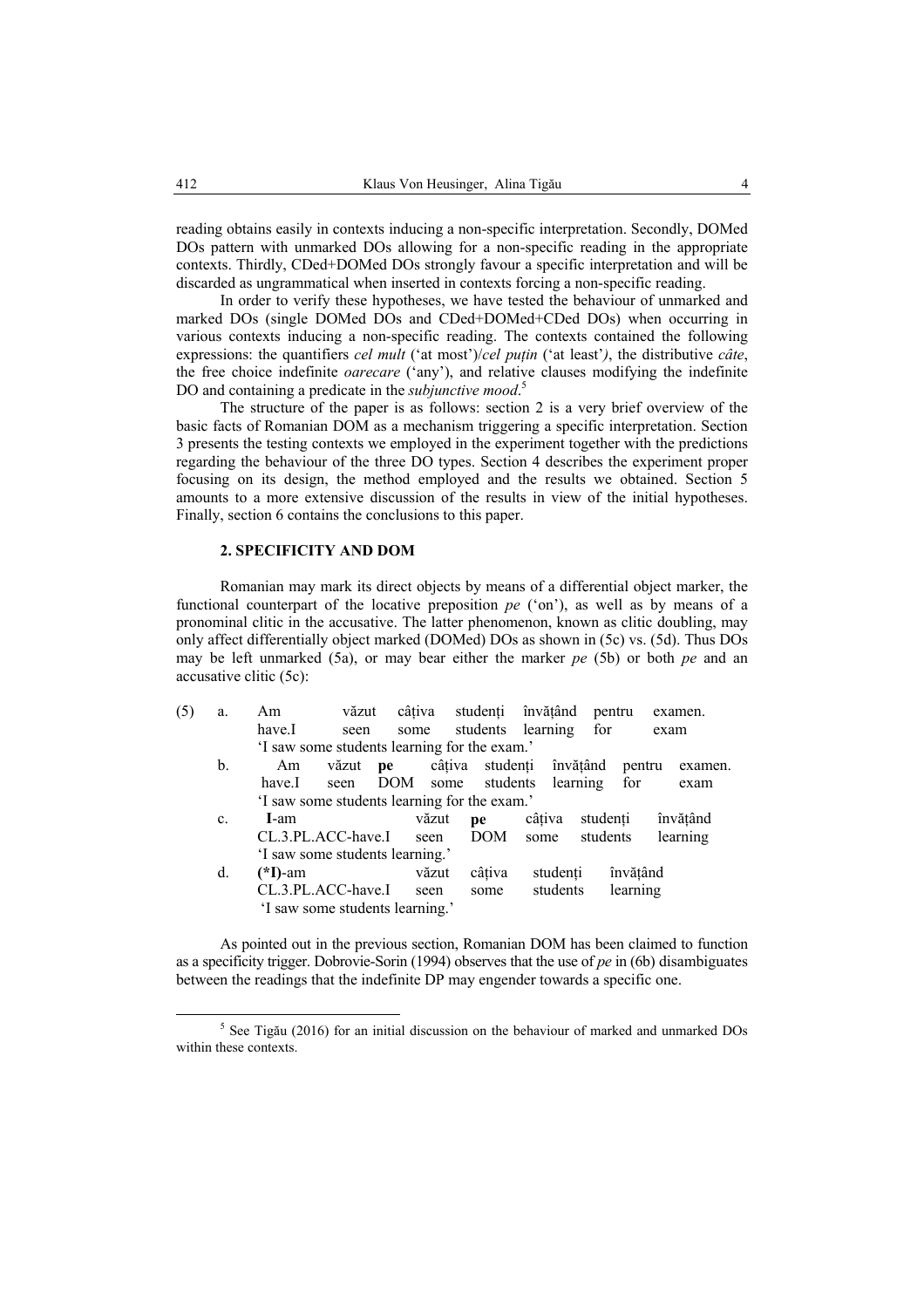| (6) | a.      | Caut                          | $\Omega$ | secretară. |                                     |
|-----|---------|-------------------------------|----------|------------|-------------------------------------|
|     |         | look.I                        | a        | secretary  |                                     |
|     |         | I am looking for a secretary. |          |            | Dobrovie-Sorin (1994): (48a) p. 224 |
|     | $b_{1}$ | Caut                          | рe       | $\Omega$   | secretară.                          |
|     |         | look.I                        | DOM a    |            | secretary                           |
|     |         | I am looking for a secretary. |          |            | Dobrovie-Sorin (1994): (61a) p. 234 |

Cornilescu (2000) makes a similar observation, arguing that DOM, i.e. the *pe*  marked DO in  $(7)$ , is interpreted as epistemically specific:

| (7) | unde să |             |                                                |  |     | vizitez <b>pe</b> niște vechi și buni prieteni |
|-----|---------|-------------|------------------------------------------------|--|-----|------------------------------------------------|
|     | where   | <b>SUBJ</b> | visit DOM some old                             |  | and | good friends                                   |
|     |         |             | " where I should visit some good old friends." |  |     |                                                |
|     |         |             |                                                |  |     | Cornilescu (2000): (30) p. 102                 |
|     |         |             |                                                |  |     |                                                |

Hill and Tasmowski (2008) also observe that the use of DOM in (8) induces a reading according to which the referent denoted by the marked DO is to be understood as part of a background set. No such presupposition seems to be available in the absence of DOM:

| (8) | Am         | văzut (pe) |           |                                                                             | multi colegi pierzându-și | capul     |
|-----|------------|------------|-----------|-----------------------------------------------------------------------------|---------------------------|-----------|
|     | have I     |            | seen DOM  | many colleagues losing-REFL                                                 |                           | head.the. |
|     | în momente |            | de criză. |                                                                             |                           |           |
|     | in moments |            | of crisis |                                                                             |                           |           |
|     |            |            |           | 'I've seen many colleagues of mine losing their head in moments of crisis.' |                           |           |

Hill and Tasmowski (2008): (5d) p. 142–143

Examples (6), (7) and (8) show that there are different kinds of specificity, namely, scopal, epistemic and partitive specificity, respectively (see Farkas and Braşoveanu (in print) for a discussion). What types of specificity there are and whether they can be unified under one general notion or function is still controversial (see von Heusinger 2002, 2019 for an extensive overview). We can, however, state that DOM is triggered by specificity in various languages (Aissen 2003). In Spanish, DOM is realized by the marker *a*, which is derived and homophonous to the dative marker and the preposition for *to.* In Spanish, unmarked indirect objects are non-specific, while DOM-marked ones are either specific or non-specific, see (9) (e.g. López 2012: 1-2). Non-specificity is triggered by the subjunctive in the relative clause.

| $(9)$ a. | María buscó a/Ø              |  |                 | una gestora que hablara alemán.                                   |  |
|----------|------------------------------|--|-----------------|-------------------------------------------------------------------|--|
|          |                              |  |                 | Maria looked for <i>DOM/O</i> a manager that spoke.SUBJ German    |  |
| $b_{1}$  | María buscó $a^{*}\emptyset$ |  | una gestora que | hablaba alemán.                                                   |  |
|          |                              |  |                 | Maria looked for $DOM/\emptyset$ a manager that spoke. IND German |  |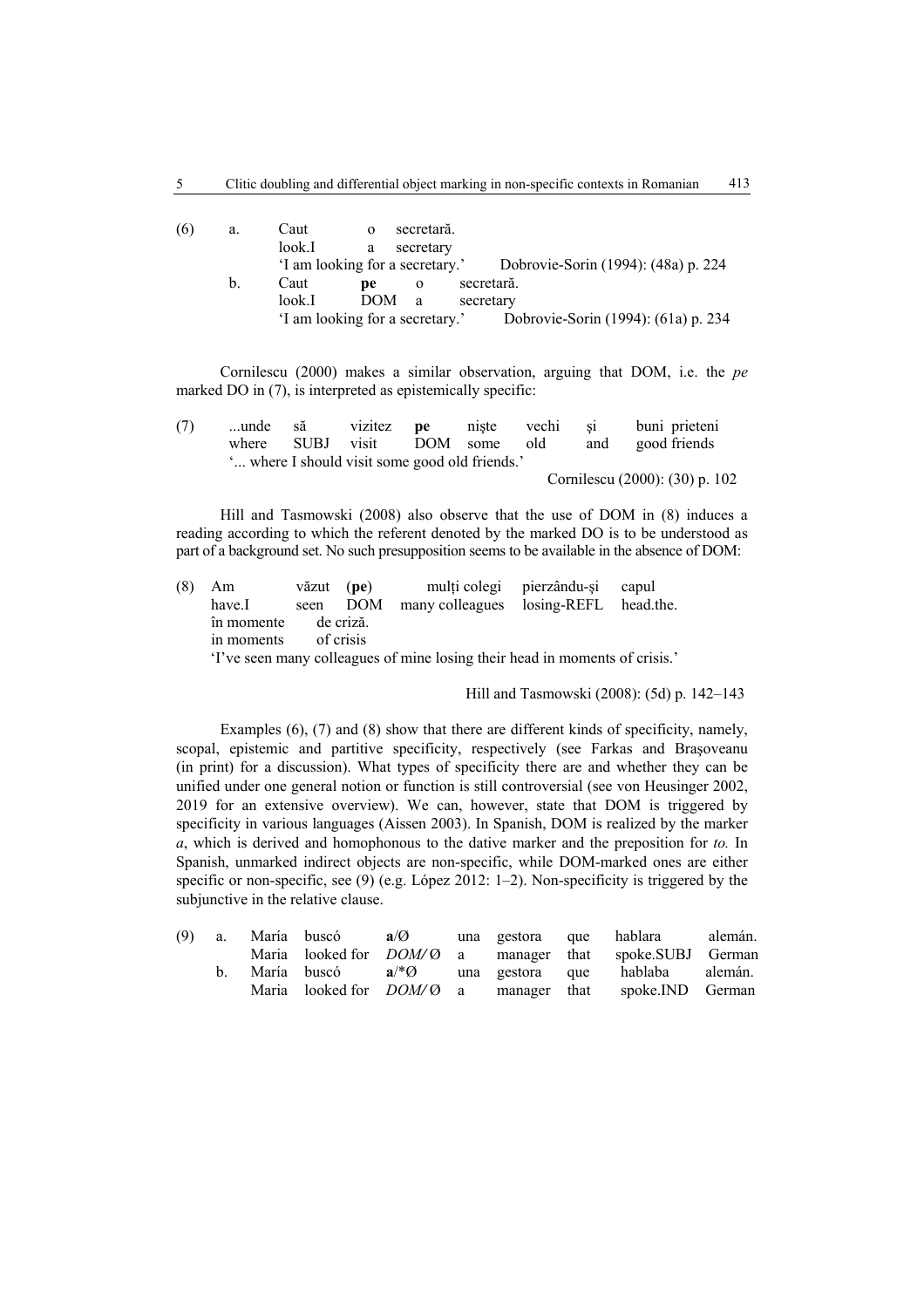Turkish expresses DOM with a suffixed case marker *(y)i* (and its vowel-harmonic allophones  $(y)i$ ,  $(y)ii$ ,  $(y)ii$ ). It is generally assumed that case-marked DOs are always specific while unmarked DOs are non-specific (10) (von Heusinger & Kornfilt 2005).

| (10) |  |
|------|--|
|      |  |
|      |  |
|      |  |
|      |  |

Turkish seems to be different from Spanish and Romanian in that the case marker clearly expresses (scopal) specificity<sup>6</sup>. Spanish is different from Romanian in that while the case marker allows for a specific and non-specific reading, unmarked DOs seem to always read non-specifically. In Romanian, on the other hand, the non-marked form is unspecified for specificity. DOMed DOs behave on a par with their Spanish counterparts, allowing both for a specific as well as for a non-specific interpretation.

The case of Romanian DOs seems to be more complex in this respect, given that CD has also been claimed to trigger specificity and, as already expanded upon above, there are cases where the specific reading obtains in the absence of DOM (e.g., CLLDed inanimate DOs) along with cases where DOMed DOs lose their specific interpretation while their DOMed+CDed counterparts seem to be able to retain it (e.g., the examples where the marked DO co-occurs with negation in (2)).

The experiment we conducted aimed at investigating this difference of behaviour with respect to specificity between DOMed DOs and CDed+DOM DOs under the expectation that the former DOs would exhibit loss of the specific reading within appropriate contexts, while the latter would still retain their specific interpretation.

## **3. NON-SPECIFIC CONTEXTS**

By non-specific contexts we mean those contexts which force a non-specific interpretation on the direct object DP. In this paper we discuss contexts featuring the following expressions: *cel mult* ('at most')*/cel puţin* ('at least'*)*, the distributive *câte*, the free choice indefinite *oarecare* ('any'), relative clauses modifying the indefinite DO and containing a predicate in the *subjunctive mood*.

### **3.1. Quantifiers** *mult (at most)/cel puţin (at least)*

One context forcing a non-specific interpretation on the indefinite direct object is that in which the DO is preceded by the quantifiers *cel mult* ('at most')*/cel puţin* ('at least'): In (11a), the unmarked indefinite DO may allow both for a non-specific interpretation and a

 <sup>6</sup>  $6$  Krause and von Heusinger (2019) have analysed acceptability data suggesting that this only holds for scopal specificity and not for epistemic specificity.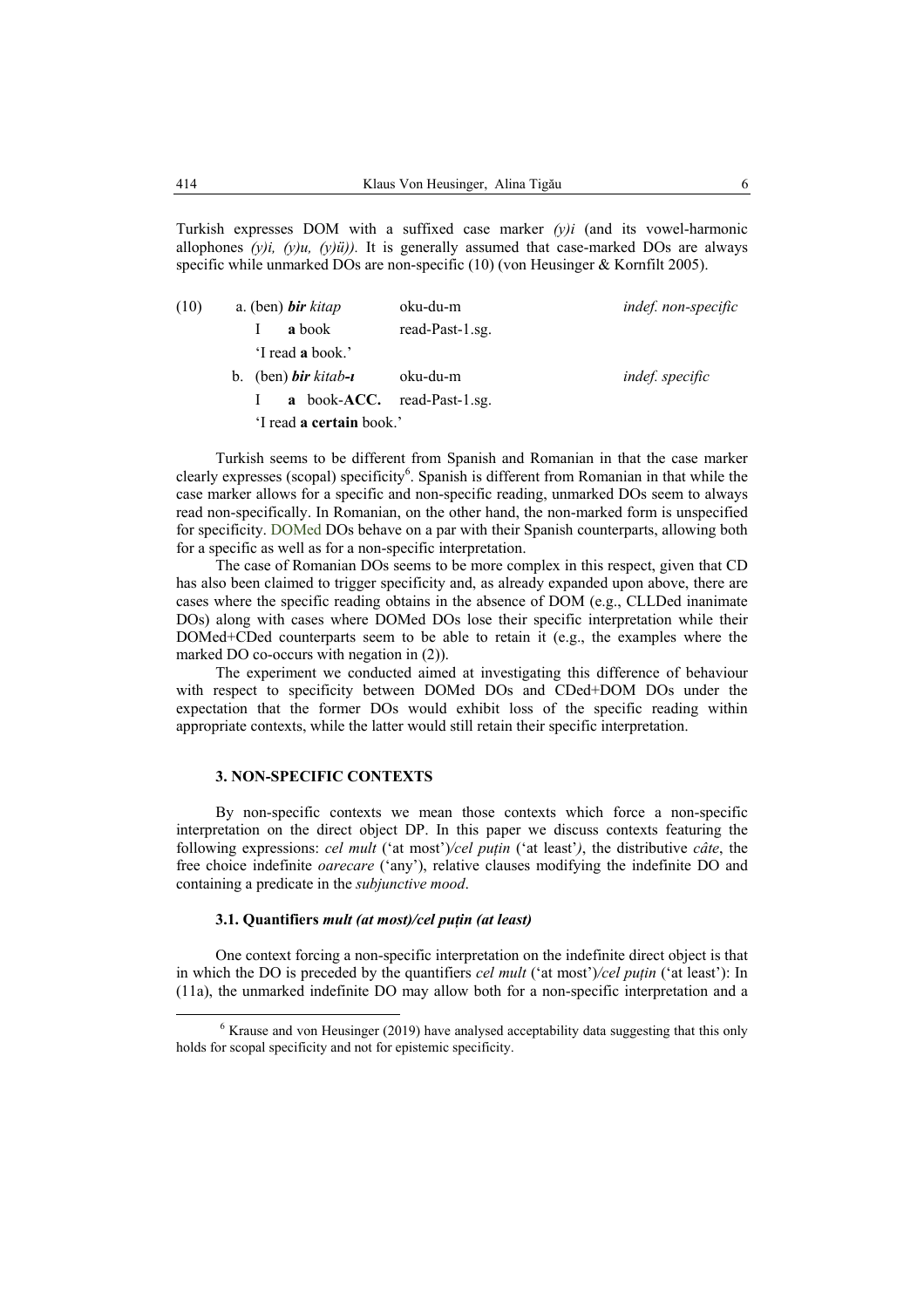specific one. Under the former reading the set of two colleagues whom Michael helps may vary from one evening to the next. Under the specific reading Michael helps the same two colleagues every evening.

When the indefinite is, however, preceded by *cel mult*, as in (11b), the only available interpretation for the DO is the non-specific one. It seems then that the *cel mult/cel puţin*  phrase disambiguates between the two possible interpretations in favour of the non-specific one and thus creates an optimal testing ground of whether or not an expression is specific.

| (11) | Mihai         | aiută | doi colegi                                                    | la teme                  | în fiecare zi. |
|------|---------------|-------|---------------------------------------------------------------|--------------------------|----------------|
|      | Michael helps |       | two colleagues                                                | at homework in every day |                |
|      |               |       | 'Michael helps two colleagues with their homework every day.' |                          |                |

 b. Mihai ajută *cel mult* doi colegi la teme în fiecare zi. Michael helps at most two colleagues at homework in every day 'Michael helps at most two colleagues with their homework every evening.'

Such a non-specific context will allow us to find out which of the two mechanisms triggers specificity. Example (12) contains the three versions of a test item tested in the experiment presented in section 4 below. The three variants differ with respect to marking: (a) contains an unmarked DOs, (b) contains a DOMed DO, while (c) exhibits a CDed+DOMed DO:

(12) Context: În apropierea alegerilor toate canalele de televiziune organizează dezbateri politice oferind astfel telespectatorilor sansa de a decide în cunostință de cauză cu cine votează. ´On the eve of elections, all TV channels organise political debates enabling the viewers to make an informed choice as to who they will vote for.´

| a.             | Realizatorii    | acestor                                                                       | emisiuni       | pot,            | însă.                  | invita cel mult |                |
|----------------|-----------------|-------------------------------------------------------------------------------|----------------|-----------------|------------------------|-----------------|----------------|
|                |                 | producers.DEF.ART. these.GEN                                                  | shows          | may             | however invite at most |                 |                |
|                | doi candidați   | la președinție                                                                | altfel         | riscă           | să                     | depășească      |                |
|                | two candidates  | at presidency                                                                 | otherwise risk |                 | <b>SUBJ</b>            | surpass         |                |
|                | limita de timp. |                                                                               |                |                 |                        |                 |                |
|                | limit of time   |                                                                               |                |                 |                        |                 |                |
|                |                 | The producers of these shows may, however, only invite at most two candidates |                |                 |                        |                 |                |
|                |                 | otherwise they risk running out of time.'                                     |                |                 |                        |                 |                |
| b.             | Realizatorii    | acestor                                                                       | emisiuni pot.  | însă,           | invita                 | pe              | cel mult       |
|                |                 | producers.the these.GEN shows                                                 | may            | however         | invite                 |                 | DOM at most    |
|                | doi candidați   | la președinție                                                                | altfel         | riscă           | să                     | depășească      |                |
|                | two candidates  | at presidency otherwise                                                       |                | risk            | SUBJ                   | surpass         |                |
|                | limita de timp. |                                                                               |                |                 |                        |                 |                |
|                | limit of time   |                                                                               |                |                 |                        |                 |                |
|                |                 | The producers of these shows may, however, only invite at most two candidates |                |                 |                        |                 |                |
|                |                 | otherwise they risk running out of time.'                                     |                |                 |                        |                 |                |
| $\mathbf{c}$ . | Realizatorii    | acestor                                                                       | emisiuni îi    |                 | pot,                   | însă.           | invita         |
|                |                 | producers.DEF.ART. these.GEN shows                                            |                | CL.3.PL.ACC may |                        |                 | however invite |
|                | cel mult<br>pe  | doi candidați la președinție altfel                                           |                |                 | riscă                  | să              |                |
|                |                 | DOM at most two candidates at presidency otherwise                            |                |                 | risk                   | SUBJ            |                |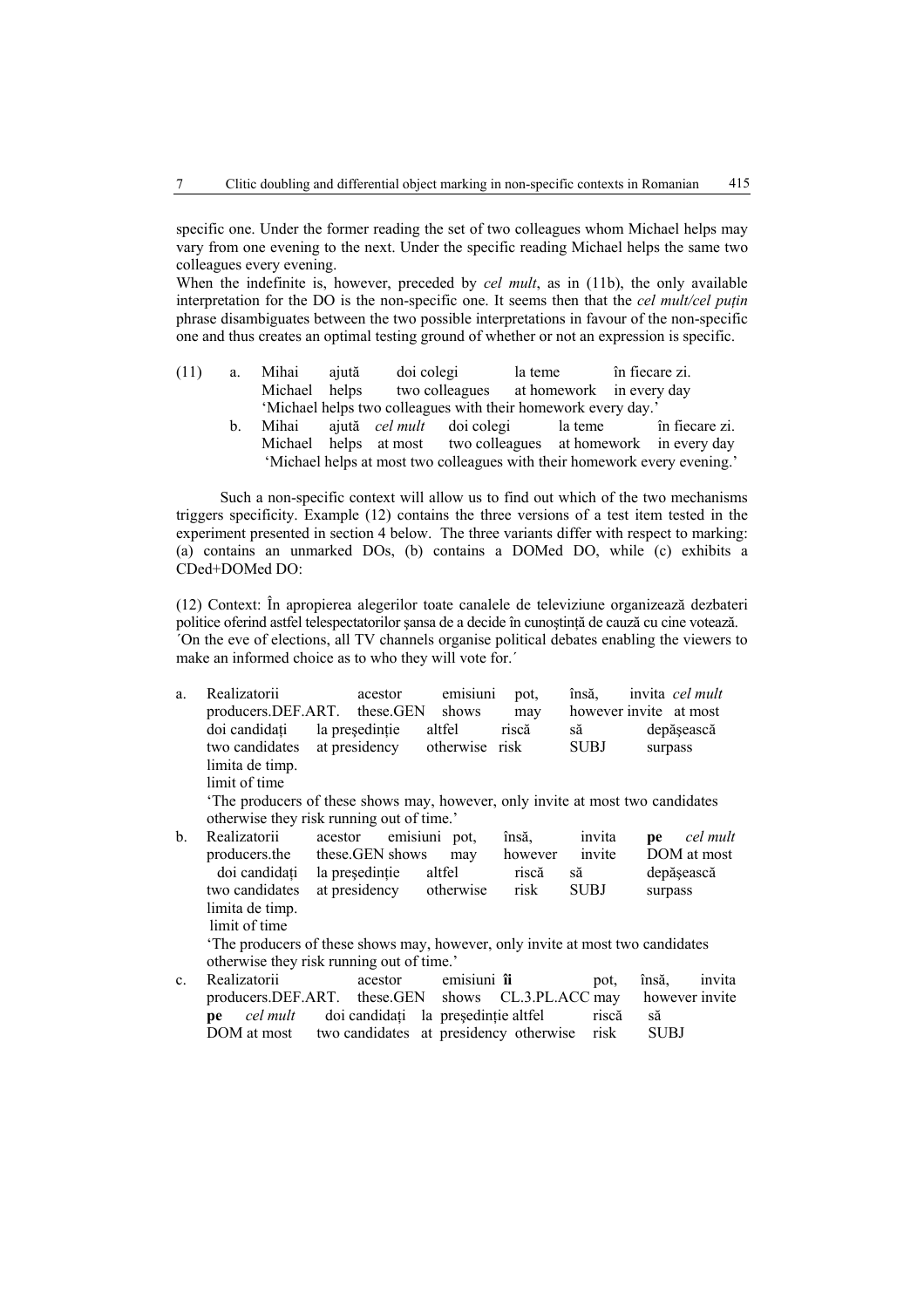depăşească limita de timp.

surpass limit of time

 'The producers of these shows may, however, only invite at most two candidates otherwise they risk running out of time.'

## **3.2. Distributive** *câte*

Another context that we verified experimentally is that built around the distributive determiner *câte.* As argued in Farkas (2001), this determiner restricts the possible interpretations of an indefinite to a non-specific and a narrow scope one. Hence, while both a specific and a non-specific interpretation is available for the indefinite DO *un coleg* ('a colleague') in (13a) as shown by the specific continuation (i) and the non-specific on (ii), the presence of *câte* restricts the possible readings to the non-specific one (hence the ungrammaticality of (b.i.)):

(13) Context: Şeful de departament se alege prin vot secret.

'The head of the department is elected by resorting to secret voting.'

| a. | Ieri.        | membrii departamentului                                                                  | au   | ales   | un | coleg     |
|----|--------------|------------------------------------------------------------------------------------------|------|--------|----|-----------|
|    | vesterday    | members.the department.GEN                                                               | have | chosen | a  | colleague |
|    | de pe lista  | de candidați.                                                                            |      |        |    |           |
|    | on list the  | of candidates                                                                            |      |        |    |           |
|    |              | 'Yesterday, the members of the department have all selected a colleague from the list of |      |        |    |           |
|    | candidates.' |                                                                                          |      |        |    |           |
|    |              |                                                                                          |      |        |    |           |

i. Acesta a fost domnul Popescu.

'This was Mr. Popescu.'

ii Dar nici unul dintre cei selectati nu a reusit să obțină majoritatea din primul tur. 'But none of those selected managed to obtain the majority of votes in the first round.'

b. Ieri, membrii departamentului au ales **câte** un yesterday members.the department.GEN have chosen CATE a coleg de pe lista de candidaţi. colleague on list.the of candidates 'Yesterday, the members of the department have all selected a colleague from the list of candidates.'

i \*?Acesta a fost domnul Popescu.

'This was Mr. Popescu.'

ii. Dar nici unul dintre cei selectați nu a reușit să obțină majoritatea din primul tur. 'But none of those selected managed to obtain the majority of votes in the first round.'

A sample item from the experiment may be found in (14) below, with its three variants:

(14) Context: Pacientilor trebuie să le fie respectate demnitatea și dreptul la intimitate pe toată durata consultației.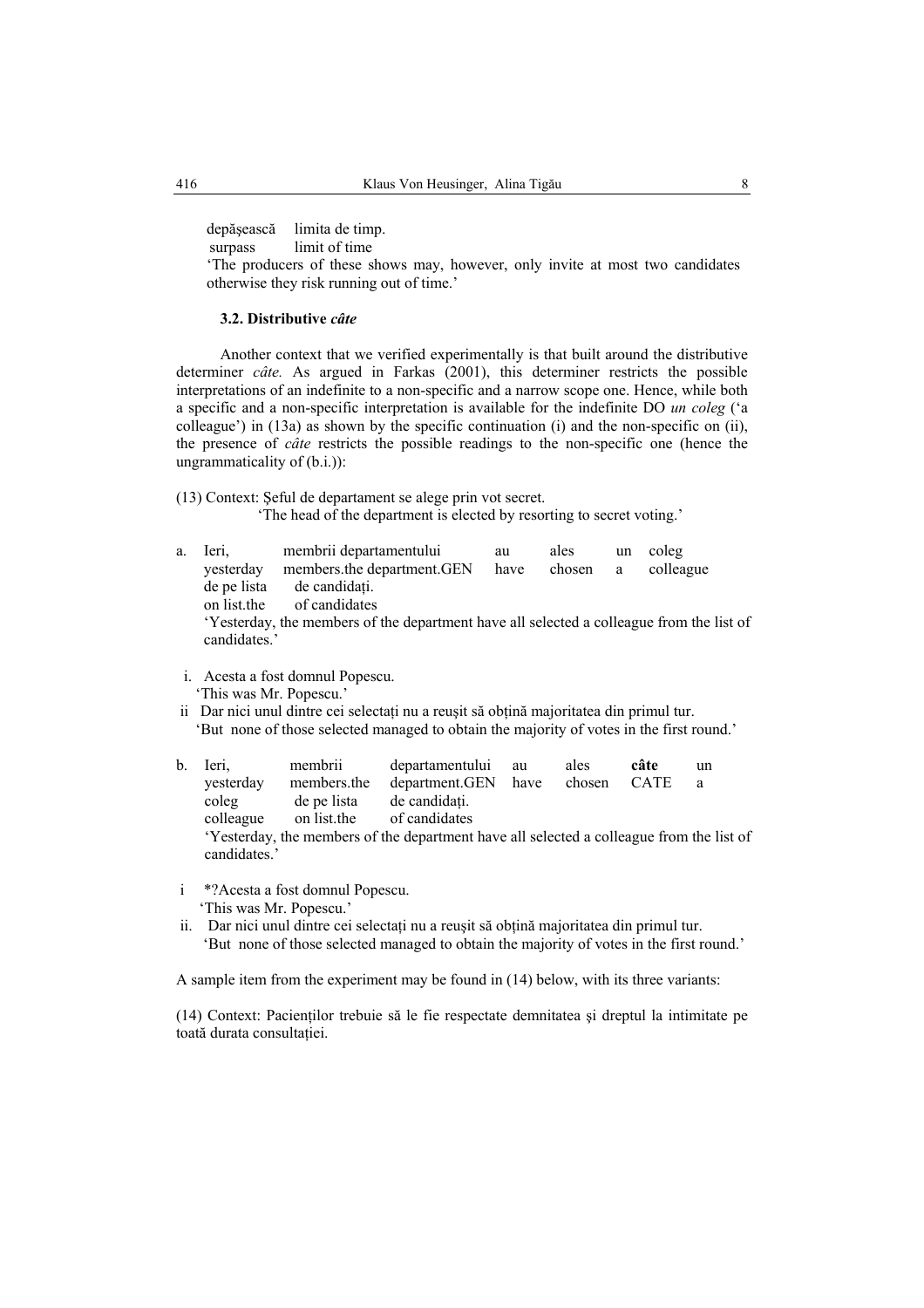'One must respect the dignity and right to privacy of patients during the examination.'

| a.             | Ca urmare,                                                             | doctorul         | poate           | examina     | numai | câte        | un          |
|----------------|------------------------------------------------------------------------|------------------|-----------------|-------------|-------|-------------|-------------|
|                | as consequence, doctor.the                                             |                  | may             | examine     | only  | <b>CATE</b> | a           |
|                | pacient                                                                | pe rând.         |                 |             |       |             |             |
|                | patient                                                                | in turn          |                 |             |       |             |             |
|                | 'As a consequence, the doctor may examine only one patient at a time.' |                  |                 |             |       |             |             |
| $\mathbf{b}$ . | Ca urmare,                                                             | doctorul         | poate           | examina     | numai | pe          | câte        |
|                | as consequence, doctor.the                                             |                  |                 | may examine | only  | <b>DOM</b>  | <b>CATE</b> |
|                | un                                                                     | pacient pe rând. |                 |             |       |             |             |
|                | a                                                                      | patient in turn  |                 |             |       |             |             |
|                | 'As a consequence, the doctor may examine only one patient at a time.' |                  |                 |             |       |             |             |
| $\mathbf{c}$ . | Ca urmare.                                                             | doctorul         | îl              |             |       | poate       | examina     |
|                | as consequence, doctor.DEF.ART CL.3.SG.M.ACC                           |                  |                 |             |       | may         | examine     |
|                | numai                                                                  | câte<br>pe       | un pacient      | pe rând.    |       |             |             |
|                | only                                                                   | DOM CATE a       | patient in turn |             |       |             |             |
|                | 'As a consequence, the doctor may examine only one patient at a time.' |                  |                 |             |       |             |             |

## **3.3. Free choice indefinite** *oarecare* **('any')**

Another context tested in the experiment was the one provided by the free choice indefinite *oarecare* ('any'). Just as with the previous two contexts, we expected indefinites preceded by *oarecare* to lose their, otherwise possible, specific interpretation. Under the hypothesis according to which DOM and CD trigger a specific reading, CDed+DOMed DOs were expected to be rejected within the context of *oarecare,* while DOMed DOs would turn out as good as unmarked DOs*.* Example (15) shows this at work*:* the unmarked DO allows for a specific or non-specific reading: Maria may be looking for a specific (or non-specific) mechanic who might help her with the car. When the DO carries the modification of *oarecare,* the specific reading is ruled out.

(15) Maria caută un mecanic (*oarecare*) pentru nişte reparaţii la maşină. Mary seeks a mechanic any for some repairs at car. ´Mary is looking for a mechanic for some repair work at her car.´

The free choice indefinite *oarecare* may be combined with a modifying relative clause containing a predicate in the subjunctive/indicative: (16a) shows that the cooccurrence of the indefinite DO preceded by *oarecare* with a relative clause in the subjunctive restricts the available readings of the DO to a non-specific one; (16b) shows that co-occurrence of *oarecare* and the indicative mood in the modifying relative causes a clash:

| (16) | a.          | Caut   |          | o secretară oarecare                                          |                    | care să |              | vorbească englezeste. |             |
|------|-------------|--------|----------|---------------------------------------------------------------|--------------------|---------|--------------|-----------------------|-------------|
|      |             | look.I |          | a secretary                                                   | any                |         | who SUBJ.    | speak                 | English     |
|      |             |        |          | 'I am looking for a (any) secretary who might speak English.' |                    |         |              |                       |             |
|      | $b_{\rm L}$ | ?Caut  | $\Omega$ |                                                               | secretară oarecare | care a  |              | vorbit                | englezeste. |
|      |             | look.I | a        | secretary                                                     | anv                |         | who has. IND | speak                 | English     |
|      |             |        |          | 'I am looking for a (any) secretary who has spoken English.'  |                    |         |              |                       |             |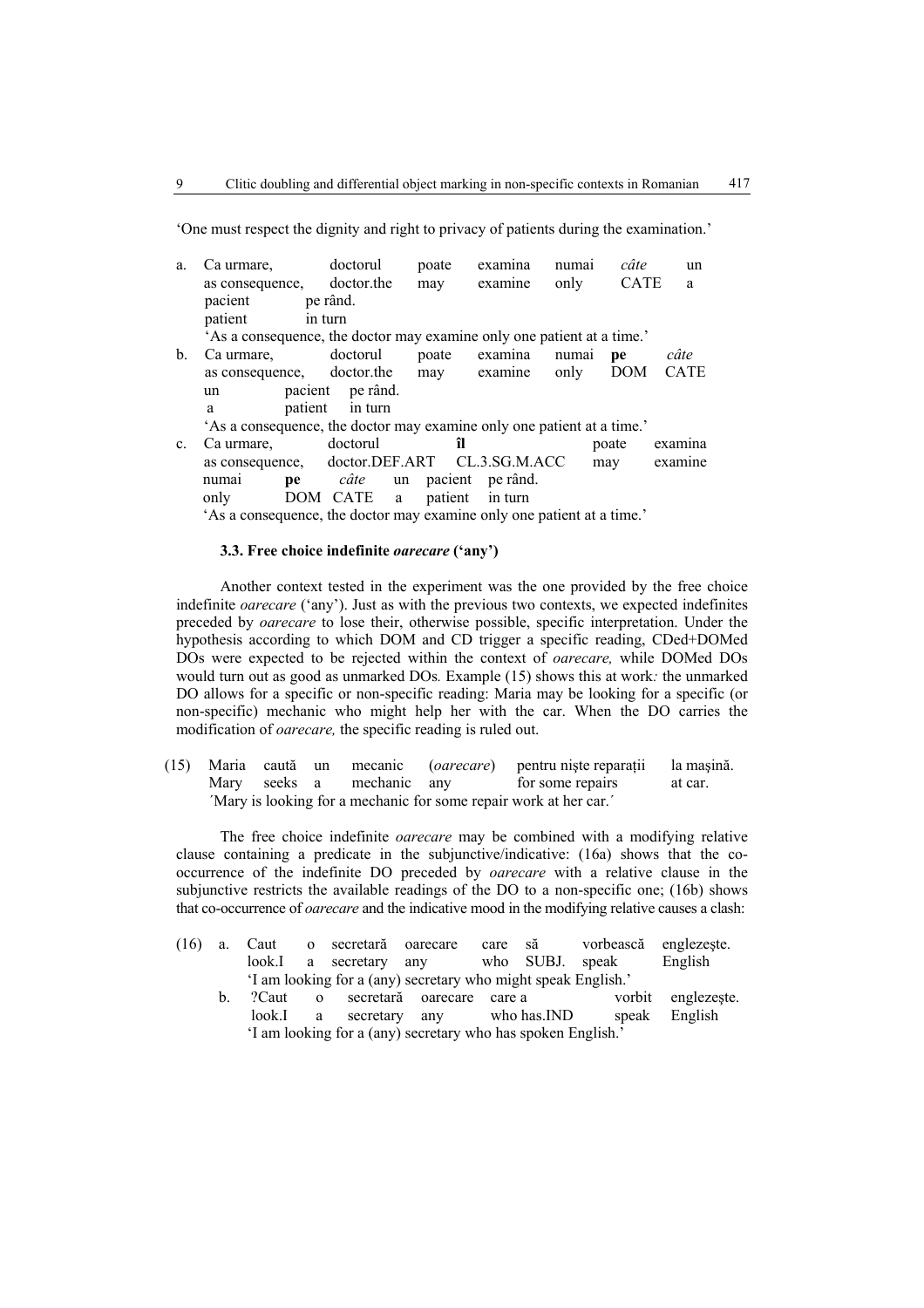Consider also (17) containing an actual sample item we tested in the experiment:

(17) Context: Înainte de fiecare teză profesorul le dă elevilor lista cu referinţele bibliogafice. Before each test paper the teacher gives the students a list of references.

| a.             | Acestia         | selectează                                                                  | apoi         | trei       | autori            | oarecare | S1       | studiază              | în              |
|----------------|-----------------|-----------------------------------------------------------------------------|--------------|------------|-------------------|----------|----------|-----------------------|-----------------|
|                | these           | select                                                                      | then         | three      | authors           | any      | and      | study                 | in              |
|                | profunzime      | întreaga                                                                    | lor          | operă      |                   |          |          |                       |                 |
|                | depth           | all                                                                         | their        | work       |                   |          |          |                       |                 |
|                |                 | 'These select three authors from the list and study their work thoroughly'  |              |            |                   |          |          |                       |                 |
| $\mathbf{b}$ . | Acestia         | selectează                                                                  | apoi         | pe         | trei              | autori   | oarecare | S1                    | studiază        |
|                | these           | select                                                                      | then         |            | DOM three authors |          | any      | and                   | study           |
|                | în              | profunzime                                                                  | întreaga lor |            | operă             |          |          |                       |                 |
|                | 1n              | deep                                                                        | all          | their      | work              |          |          |                       |                 |
|                |                 | 'These select three authors from the list and study their work thoroughly.' |              |            |                   |          |          |                       |                 |
| $\mathbf{c}$ . | Acestia         | îi                                                                          |              | selectează |                   | apoi pe  |          | trei                  | autori oarecare |
|                | these           | CL.3.SG.PL.M.ACC select                                                     |              |            |                   | then     |          | DOM three authors any |                 |
|                | $\overline{S1}$ | studiază în                                                                 | profunzime   |            | întreaga lor      |          | operă    |                       |                 |
|                | and             | study<br>in                                                                 | deep         |            | all               | their    | work     |                       |                 |
|                |                 | These select three authors from the list and study their work thoroughly.   |              |            |                   |          |          |                       |                 |

# **3.4. Relative clauses containing a predicate in the** *subjunctive mood*

Mood has also been argued to influence the specific/non-specific interpretation of indefinite DOs. As pointed out by Rivero (1979), Farkas (1987), the grammatical mood of a predicate from within a relative clause modifying a nominal functions as a specificity test. The examples under (18) show this at work: the unmodified DO in (18a) may evince both a specific as well as a non-specific interpretation; in (b) on the other hand, where the indefinite DO has been modified by means of a relative clause whose predicate is in the subjunctive, the only possible reading is the non-specific one. In (c), where the mood in the relative clause is the indicative, the DO may only read specifically:

| (18) | a.             | Maria                             | caută   |    | un                                                          |      | mecanic.    |                 |          |
|------|----------------|-----------------------------------|---------|----|-------------------------------------------------------------|------|-------------|-----------------|----------|
|      |                | Mary                              | seeks   | a  |                                                             |      | mechanic    |                 |          |
|      |                | 'Mary is looking for a mechanic.' |         |    |                                                             |      |             |                 |          |
|      | $\mathbf{b}$ . | Maria                             | caută   | un | mecanic                                                     | care | să          | îi              | repare   |
|      |                | Mary                              | seeks a |    | mechanic                                                    | who  | <b>SUBJ</b> | CL.3.SG.DAT     | repair   |
|      |                | masina.                           |         |    |                                                             |      |             |                 |          |
|      |                | car.the                           |         |    |                                                             |      |             |                 |          |
|      |                |                                   |         |    | 'Mary is looking for a mechanic who should repair her car.' |      |             |                 |          |
|      | c.             | Maria                             | caută   | un | mecanic                                                     | care | $1 - a$     |                 | reparat  |
|      |                | Mary                              | seeks   | a  | mechanic                                                    | who  |             | CL.3.SG.DAT-has | repaired |
|      |                | masina.                           |         |    |                                                             |      |             |                 |          |
|      |                | car.the                           |         |    |                                                             |      |             |                 |          |
|      |                |                                   |         |    | 'Mary is looking for a mechanic who repaired her car.'      |      |             |                 |          |
|      |                |                                   |         |    |                                                             |      |             |                 |          |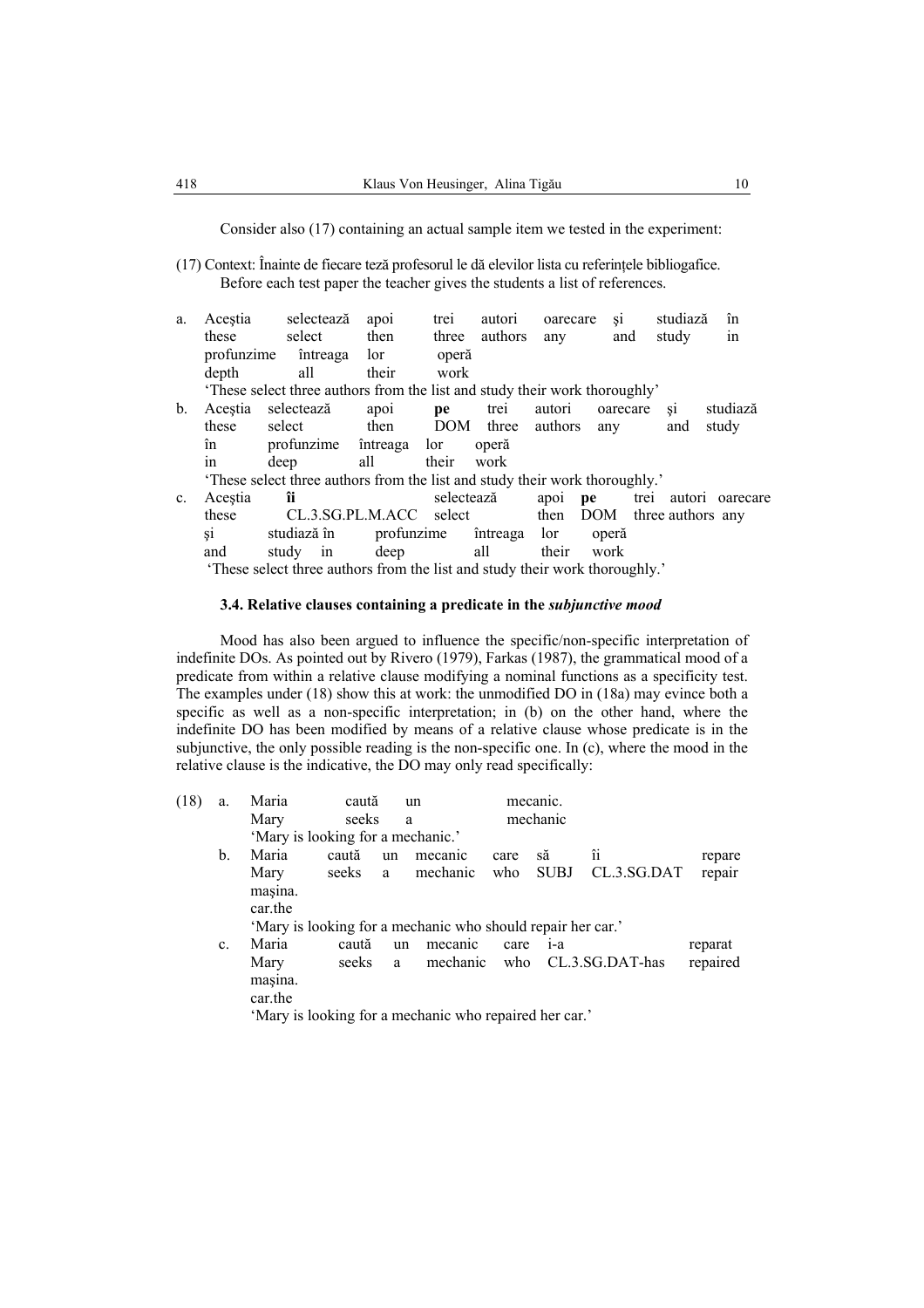Just as it happens with DOs preceded by *cel mult/cel puţin* ('at most'/'at least'), we expect CDed+DOMed indefinites to be infelicitous when modified by a relative clause containing a predicate in the subjunctive, while DOMed indefinites should be as good as unmarked ones when modified by such a relative clause. Example (19) shows the three variants of a sample we tested in the experiment. Note that only the case of indefinite DOs modified by relatives with predicates in the subjunctive was considered in the experiment:

(19) a. Context: Secretara departamentului tocmai s-a pensionat, iar directorul ar avea nevoie de cineva mult mai bine pregătit.

'The secretary of the department has just retired and the manager would need someone with a much better expertise.'

| a.             | El          | va             | aprecia                                                                      |             | cu siguranță              | $\mathbf{O}$ | secretară     | care      | să          | poată       |       |
|----------------|-------------|----------------|------------------------------------------------------------------------------|-------------|---------------------------|--------------|---------------|-----------|-------------|-------------|-------|
|                | he          |                | will appreciate with certainty                                               |             |                           | a            | secretary     | who       | <b>SUBJ</b> | can         |       |
|                | vorbi       | fluent         | două                                                                         | limbi       | străine                   |              |               |           |             |             |       |
|                |             | speak fluently | two                                                                          | languages   | foreign                   |              |               |           |             |             |       |
|                |             |                | He will definitely appreciate a secretary who can fluently speak two foreign |             |                           |              |               |           |             |             |       |
|                | languages.' |                |                                                                              |             |                           |              |               |           |             |             |       |
| $\mathbf{b}$ . | Εl          | va             | aprecia                                                                      |             | cu sigurantă              | pe           | $\mathbf{0}$  | secretară | care        | să          | poată |
|                | he          |                | will appreciate with certainty DOM a                                         |             |                           |              |               | secretary | who         | <b>SUBJ</b> | can   |
|                |             | vorbi fluent   | două                                                                         | limbi       | străine                   |              |               |           |             |             |       |
|                |             |                | speak fluently two                                                           |             | languages foreign         |              |               |           |             |             |       |
|                |             |                | He will definitely appreciate a secretary who can fluently speak two foreign |             |                           |              |               |           |             |             |       |
|                | languages.' |                |                                                                              |             |                           |              |               |           |             |             |       |
| $\mathbf{c}$ . | El          | $\Omega$       |                                                                              | va          | aprecia                   |              | cu siguranță  | pe        | $\Omega$    | secretară   |       |
|                | he          |                | CL.3.SG.F.ACC                                                                | will        | appreciate with certainty |              |               | DOM       | a           | secretary   |       |
|                | care        | să             |                                                                              | poată vorbi | fluent                    | două         | limbi         |           | străine     |             |       |
|                |             | who SUBJ.      | can                                                                          | speak       | fluently                  |              | two languages |           | foreign     |             |       |
|                |             |                |                                                                              |             |                           |              |               |           |             |             |       |

'He will definitely appreciate a secretary who can fluently speak two foreign languages.'

As already pointed out, the expectations for the four contexts were for them to allow the use of unmarked indefinite and DOMed DOs (on a non-specific interpretation) and to disallow CDed+DOMed indefinites, given that CD is hypothesized to trigger specificity.

## **4. THE EXPERIMENT**

## **4.1. Hypotheses**

As already pointed out, our expectations with respect to the present experiment had been formed from various studies on Romanian DOM and CD, which analyse both these mechanisms as specificity triggers<sup>7</sup> and which distinguish marked DOs from their unmarked correspondents, whose interpretation may vary between a specific and a non-

 $\frac{1}{7}$  Steriade (1980), Farkas (1987), Dobrovie-Sorin (1990, 1994), Cornilescu (2000), Gierling (1997), Tigău (2011, 2016), Chiriacescu and von Heusinger (2010) a.o.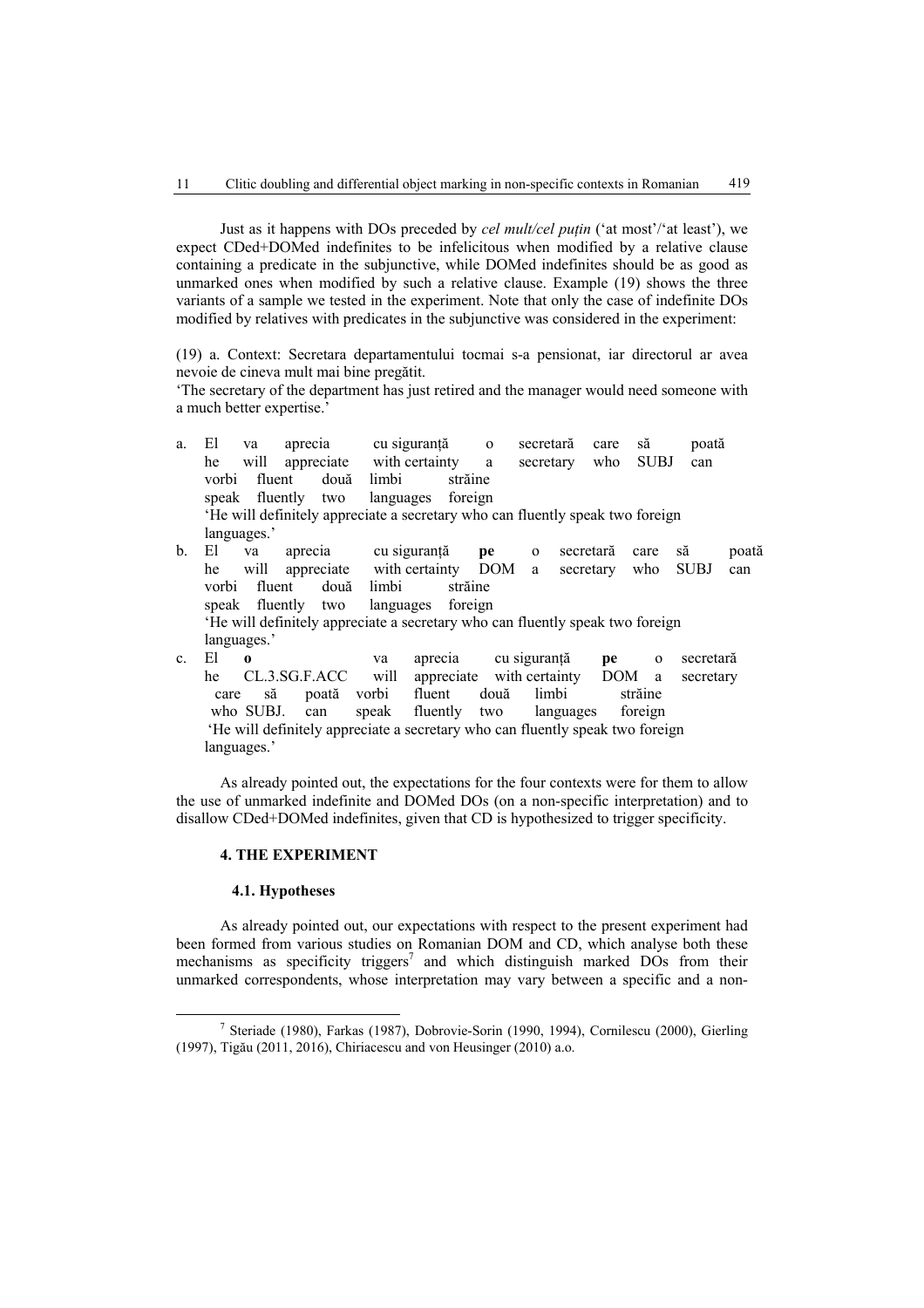specific one. As a consequence, we expected unmarked indefinite DOs to fare well in the four contexts inducing a non-specific interpretation where they are expected to read nonspecifically.

Building on Tigău (2016), who argues that DOMed indefinite DOs behave similarly to their unmarked counterparts in these contexts, we expected these DPs to also fare well in these contexts and to lose their specific interpretation (which seems to be preferred otherwise, as argued in Cornilescu 2000 a.o.). CDed+DOMed indefinites, on the other hand, were expected to be totally discarded from such contexts, given that they seem to retain their specific interpretation irrespective of the contexts they occur in (see ex. (2) and (4) above).

The following hypotheses were thus posited for our experiment:

- H1: Unmarked DOs may read both specifically as well as non-specifically and the latter reading obtains easily in contexts inducing a non-specific interpretation.
- H2: DOMed DOs pattern with unmarked DOs allowing for a non-specific reading in the appropriate contexts
- H3: CDed+DOMed DOs strongly favour a specific interpretation and will be discarded as ungrammatical when inserted in contexts forcing a non-specific reading.

### **4.2 Design and procedure**

The experiment checked the behaviour of unmarked, DOMed and CDed+DOMed indefinite DOs within the four contexts described above. Table 1 shows the contexts together with the corresponding predictions.

| Context<br>Indefinite | cel mult (at<br>most)/cel puțin<br>(at least) | câte | <i>oarecare (any)</i> | subjunctive |
|-----------------------|-----------------------------------------------|------|-----------------------|-------------|
| a) unmarked DO        |                                               |      |                       |             |
| b) DOMed DO           | u                                             |      |                       |             |
| c) CDed+DOMed DO      | X                                             |      |                       |             |

*Table 1*  Non-specific contexts and predictions for types of indefinite Dos

For each of the four contexts we designed 9 sentences, (36 different lexicalisations in total) which we further varied function of DO type: unmarked/ DOMed/ CDed+DOMed. We thus ended up having 108 items, 9 for each of the cells in Table 1.

We employed 18 filler items, of which 6 were proper control items and the other 12 belonged to a pilot test of the interaction of CD and binding of arguments. They had been previously tested informally with a small group of respondents who did not take part in the main experiment. The control items 1-6 contain verbs which may only select a CDed Dative object, which were presented in three different forms, as illustrated in (20). In (20a)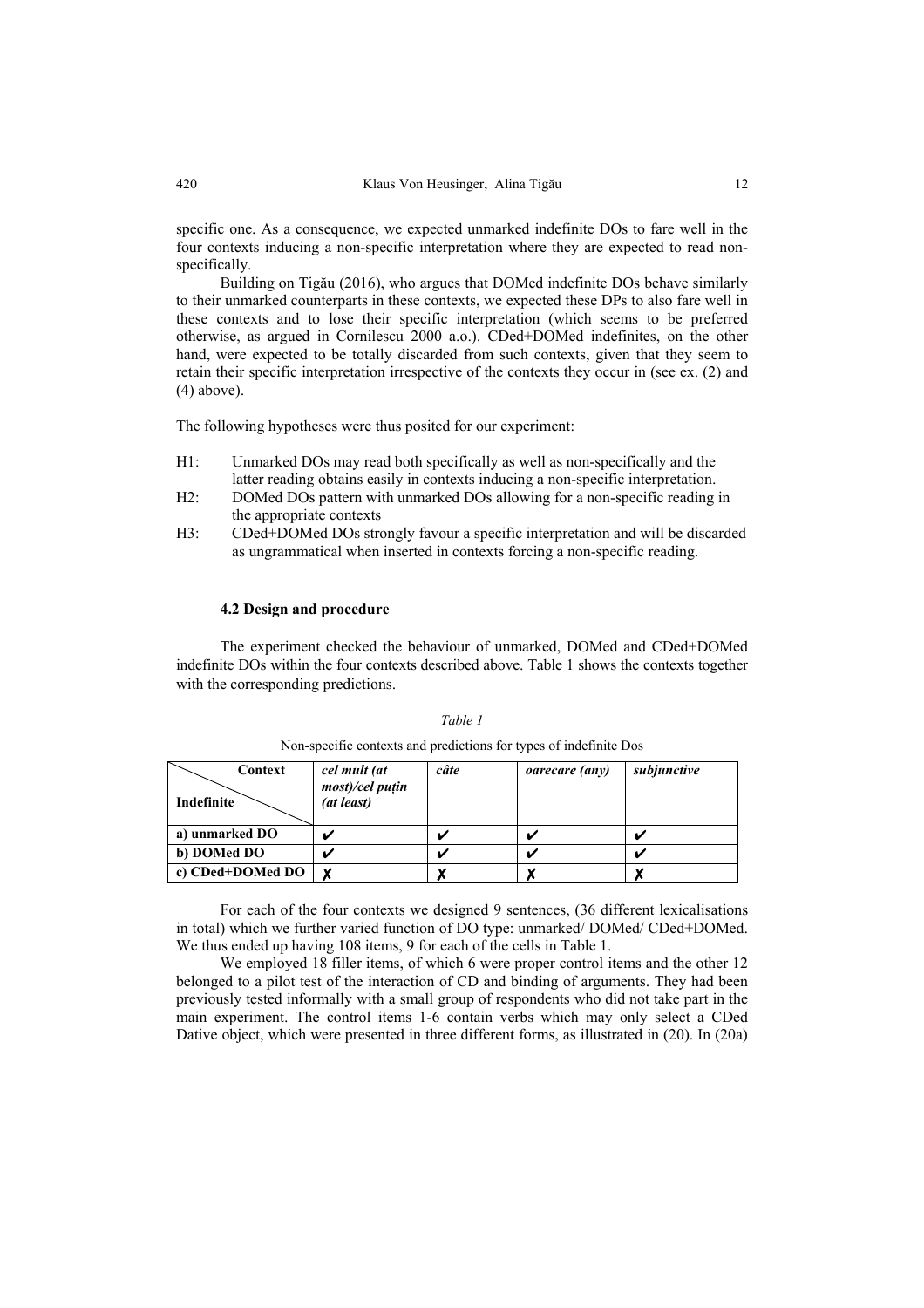the dative object is a proper name and is clitic doubled, in (20b) the dative object is a quantifier phrase (QP) and is also clitic doubled. Both constructions are expected to be rated as very good. (20c) contains a proper name but no clitic, a clearly ungrammatical constructions – therefore we expected a very bad rating in this case.

| (20) | a.             | <b>Mariei</b>                             |                                                         | s-a      |                                   | aplecat | de la salata        |  |  |  |  |
|------|----------------|-------------------------------------------|---------------------------------------------------------|----------|-----------------------------------|---------|---------------------|--|--|--|--|
|      |                | Mary.DAT                                  | CL.3.SG.DAT                                             | REFL-has |                                   |         | got sick from salad |  |  |  |  |
|      |                | de vinete.                                |                                                         |          |                                   |         |                     |  |  |  |  |
|      |                | of egg plants                             |                                                         |          |                                   |         |                     |  |  |  |  |
|      |                | 'Mary got sick from the egg plant salad.' |                                                         |          |                                   |         |                     |  |  |  |  |
|      | b.             | Oricui                                    |                                                         | s-ar fi  |                                   | aplecat | de la salata        |  |  |  |  |
|      |                | anyone.DAT                                | CL.3.SG.DAT                                             |          | REFL-would be                     |         | got sick from salad |  |  |  |  |
|      |                | de vinete.                                |                                                         |          |                                   |         |                     |  |  |  |  |
|      |                | of egg plants                             |                                                         |          |                                   |         |                     |  |  |  |  |
|      |                |                                           | 'Anyone would have got sick from that egg plant salad.' |          |                                   |         |                     |  |  |  |  |
|      | $\mathbf{c}$ . | <b>Mariei</b>                             | $S - a$                                                 | aplecat  | de la salata de vinete.           |         |                     |  |  |  |  |
|      |                | Mary.DAT                                  | REFL-has                                                |          | got sick from salad of egg plants |         |                     |  |  |  |  |
|      |                |                                           | 'Mary got sick from the egg plant salad.'               |          |                                   |         |                     |  |  |  |  |

The filler items 7–18 were good grammatical constructions, but difficult to process – so we expected good ratings, but lower than the very goods from the good control items. Fillers 7–18 contain verbs which require a dative object. We had three variants as illustrated in  $(21)$ :  $(21a)$  contains a CDed dative object which is bound by the subject QP; (21b) contains an undoubled dative object and the same quantificational binding relation as in (21a); variant (21c) contains a clitic-doubled dative object which is now bound by a proper name:

| (21) | a.      | Orice elev <sub>i</sub>                | silitor                                          | îi    | place                                 | profesorului său <sub>i</sub> .                   |
|------|---------|----------------------------------------|--------------------------------------------------|-------|---------------------------------------|---------------------------------------------------|
|      |         | any pupil                              |                                                  |       |                                       | hardworking CL.3.SG.DAT pleases professor.DAT his |
|      |         |                                        | 'Any hardworking pupil pleases his teacher.'     |       |                                       |                                                   |
|      | $b_{1}$ | <b>Orice elev</b> <sub>i</sub> silitor |                                                  |       | place profesorului său <sub>i</sub> . |                                                   |
|      |         |                                        | any pupil hardworking pleases professor. DAT his |       |                                       |                                                   |
|      |         |                                        | 'Any hardworking pupil pleases his teacher.'     |       |                                       |                                                   |
|      | c.      | Petre <sub>i</sub>                     | îi                                               | place | profesorului său                      |                                                   |
|      |         | Peter                                  | CL.3.SG.DAT pleases professor.DAT his            |       |                                       |                                                   |
|      |         | 'His teacher likes Peter.'             |                                                  |       |                                       |                                                   |
|      |         |                                        |                                                  |       |                                       |                                                   |

All 18 filler items were distributed **into 3 different lists** using the Latin square method for an even distribution and they were merged with the 36 test items, such that each of the three lists had 54 items in total.

The questionnaires were formatted as Google online forms in such a way that the potential respondent could only access one item at a time, without having the possibility of going back or forth. Each questionnaire was assessed by at least 20 native speakers of Romanian, with a total of 67 people taking part in the experiment. Respondents were required to assess each item on an acceptability scale ranging from 1 to 7, where 1 was listed as *completely unacceptable,* while 7 was labelled as *completely acceptable.* The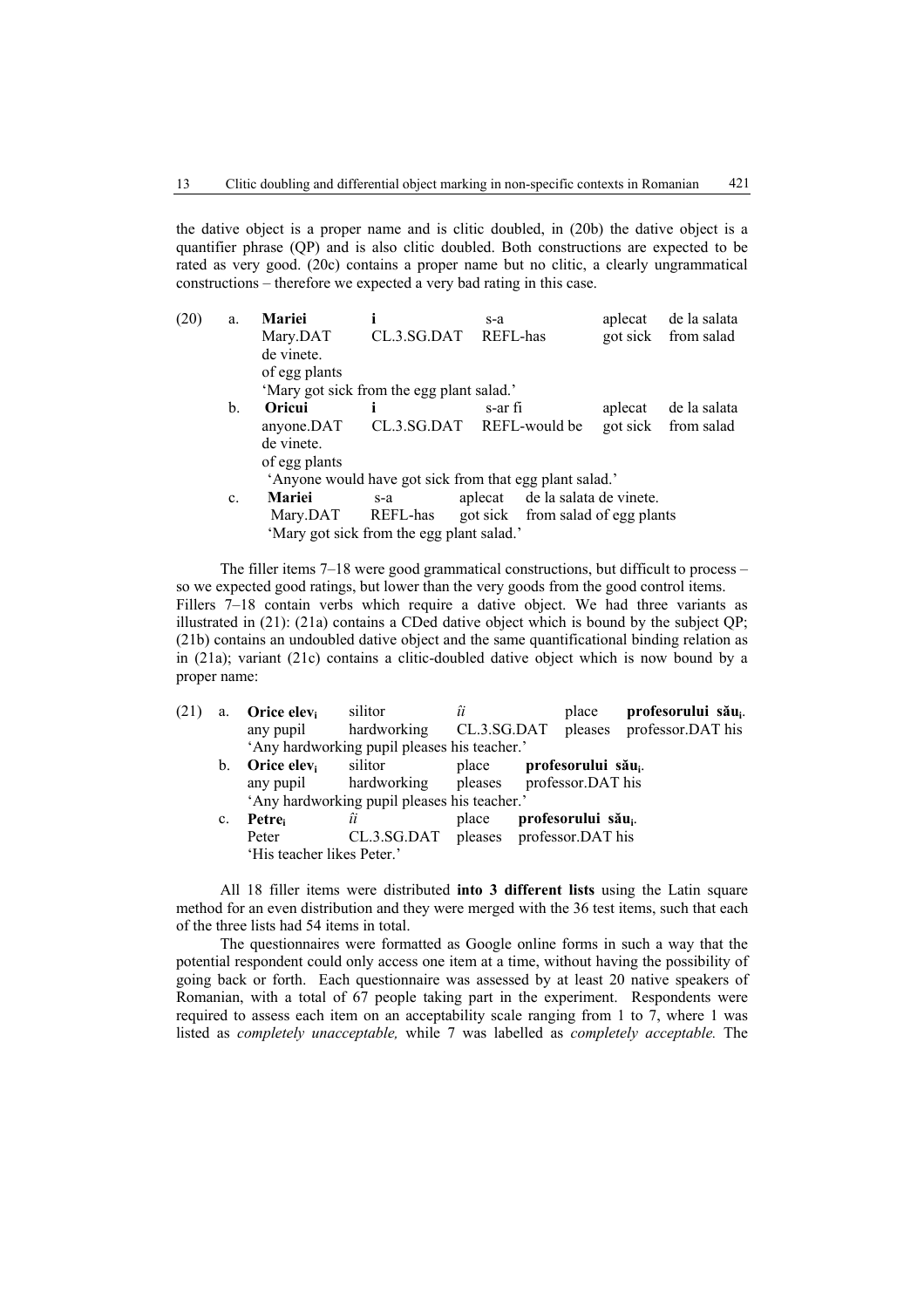respondents who failed to assess the control items in an appropriate way, were discarded as outliers. We had 20 remaining participants for each of the questionnaire – their judgments entered statistical analysis.

#### **4.3. Results**

The main results of the questionnaires are summarized in Figure 1, which shows the mean value of the acceptability judgements for each of the four contexts and each of the three forms:



Figure 1: Mean values of accessibility judgemens for contexts and DO types.

The results clearly show that unmarked indefinite direct objects in the non-specific contexts are always rated well. This confirms hypothesis 1. However, the results also show that DOMed direct objects are somewhat worse rated as CDed DOMed direct objects. This goes against hypotheses 2 and 3 where we predicted that DOMed direct objects pattern with unmarked DOs, while DOMed and CD direct objects are clearly specific and expected to be rated badly in this context.

We also see that all four contexts show very similar results i.e., the three DO types behave similarly irrespective of the context in which they occur. Statistic analysis (see appendix) shows that there is no effect between contexts. We will therefore merge the contexts in the subsequent discussion. There is a clear effect between unmarked direct objects and DOMed direct objects and DOMed CD direct objects. There is also a significant contrast between DOMed and CDed DOMed direct objects.

As already pointed out, marked DOs, whether DOMed or CDed+DOMed, received significantly worse acceptability scores than initially predicted, a result which one might expect under a hypothesis that DOM and CD are specificity triggers. What is, however, unexpected is that the variants containing DOMed or CDed+DOMed DOs were not completely discarded as unacceptable, but actually assigned scores which ranged towards the mid area of the acceptability scale. Figure 2 shows, for instance, that the results obtained for marked DOs are higher than the acceptability threshold of 3.5 GM on the scale for all the four contexts, and more closely to the rating of the good items (4,68) that of that of the bad items (1,77).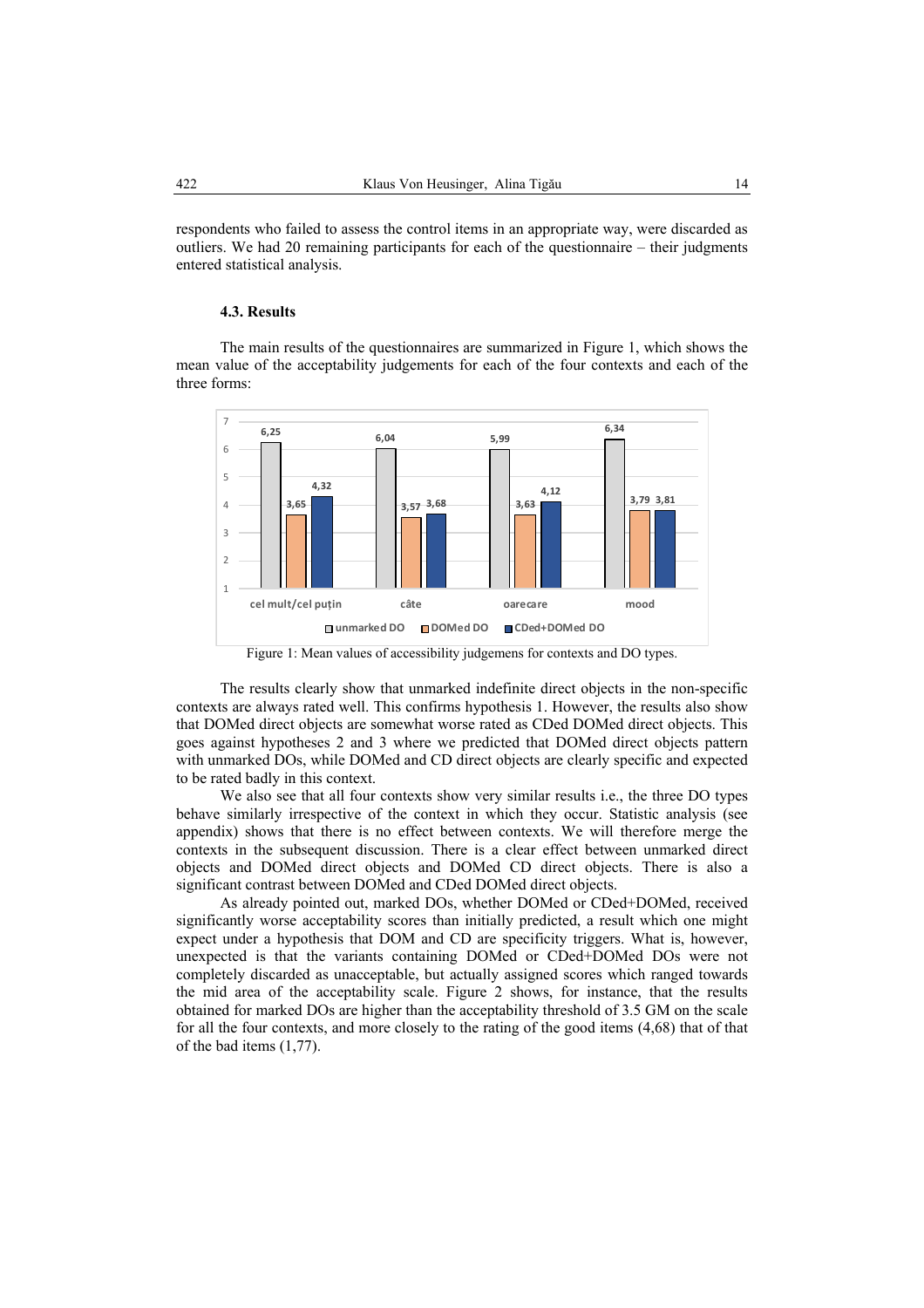

Figure 2: Mean values of acceptability judgements for DO type in all contexts and control items.

Further inspection of the data reveals that we have a very broad variance of the judgements for both the CDed+DOMeD direct objects and the DOMed direct objects from nearly unacceptable to clearly acceptable. See Figure 3 for the distribution of judgements for DOMed DOs and CDed DOMed DOs. It becomes obvious that there are speakers who do not accept these constructions at all, while others do judge them as good as unmarked direct objects. Figure 3 represents the informants according to their judgements on the DOMed DO construction, it also indicates that the judgements for CDed DOMed direct objects are very close to the judgements for DOMed direct object, with minor variation, in particular in the lower ratings.



Figure 3: Distribution of informants according to judgements for DOMed DOs.

We see that there is a very homogenous distribution over the whole scale. We therefore divided all informants into four groups according to their judgements of the DOMed DOs: Group 1 discarded DOMed direct objects in non-specific contexts, while group 4 judged them to be almost as good as unmarked direct objects.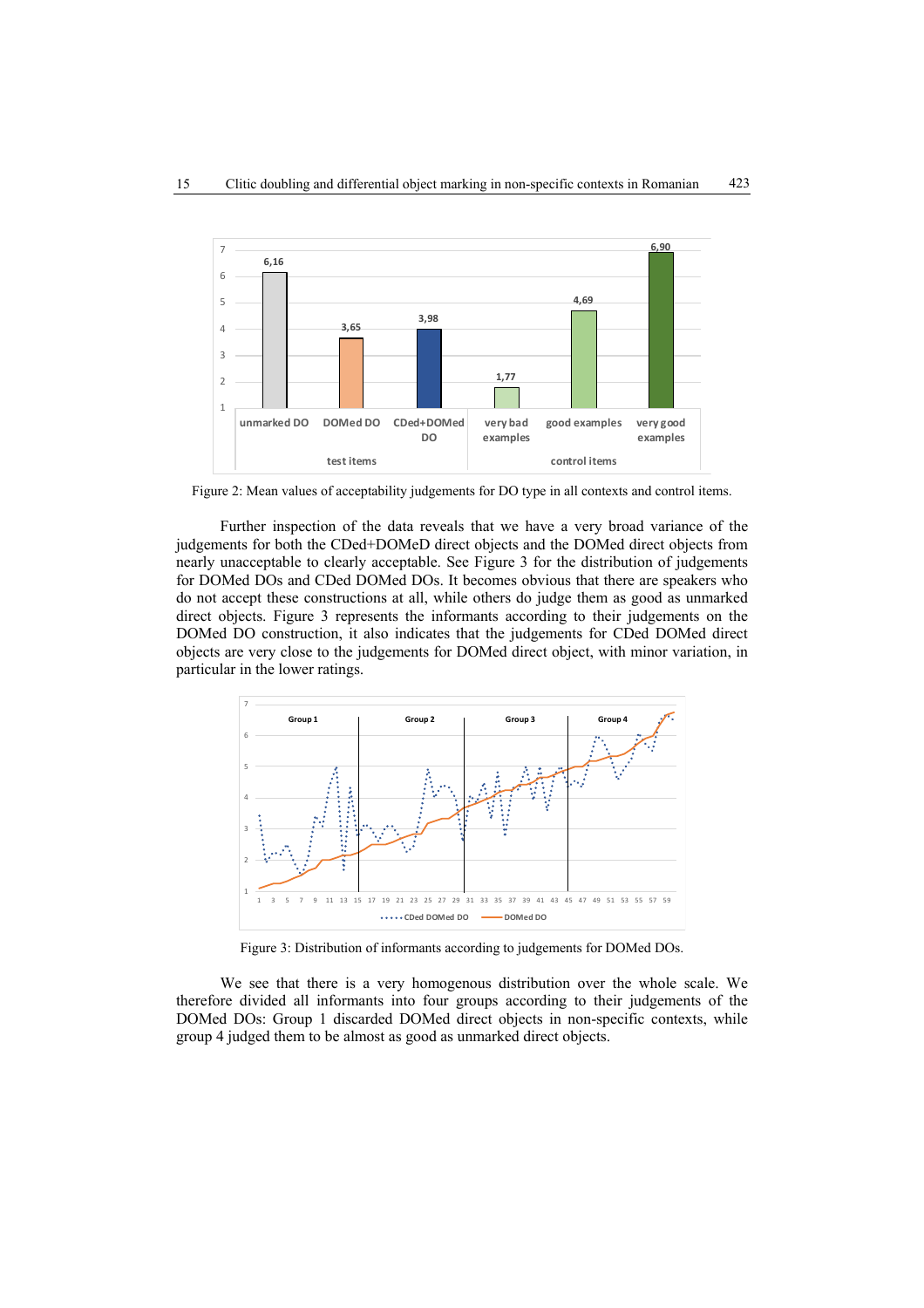

Figure 4: Acceptability judgements for type of direct object and Group 1–4.

Figure 4 shows that all groups rate the unmarked directs objects in the non-specific contexts as very high. They differ in the acceptability of the two marked versions. For Group 3 and 4, they rate both marked version as very high and we do not see any difference in acceptability, while for Group 1 we see that CDed+DOMed variants are somewhat better rated than the DOMed version.



Figure 5: Acceptability judgements for Group 1 for the 4 different contexts and DO types.

If we analyse the results of Group 1 in more detail, as illustrated in Figure 5, we see that acceptability varies with the context: For DOMed DOs all contexts are similarly bad, while for CD+DOMed DOs we see that the contexts with *câte* is very bad, while the one containing the quantifiers *cel mult/cel puţin* are much better rated. The *oarecare* and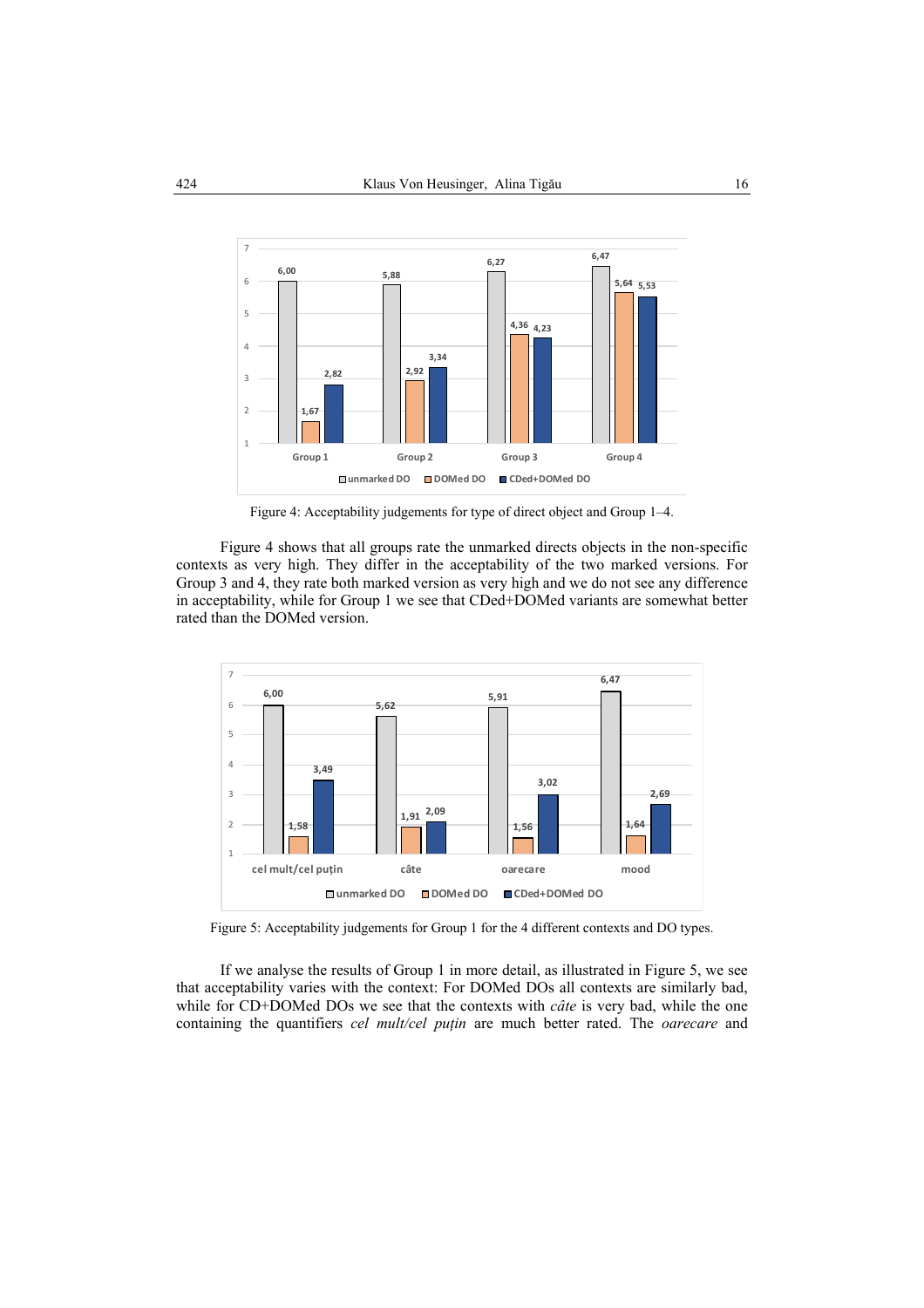*subjunctive mood* contexts are in between. These judgements within Group 1 confirms the observations of an anonymous reviewer<sup>8</sup>.

A reviewer suggested that the differences between the different groups may also depend on age, as they reflect the diachronic development from fewer contexts that allow DOMed DOs without CD to more contexts where the missing of CD is allowed. In order to test this hypothesis, we divided all participants in two groups according to age, the young (under 30, 40 participants) and old (over 29: 20 participtans) and looked at the distribution of the young and the old over Group 1 to Group 4. We could find more older participants in Groups 1 and 2 and less in Groups 3 and 4, as summarized in Table 2.

#### *Table 2*

Distribution of older vs. younger informants across groups

|       | Group       | Group 2     | Group 3     | Group 4     | all          |
|-------|-------------|-------------|-------------|-------------|--------------|
| old   | $25\%$ (5)  | $55\%$ (11) | 15% (3)     | $5\%$ (1)   | $100\% (20)$ |
| young | $25\%$ (10) | 10% (4)     | $30\%$ (12) | $35\%$ (14) | $100\%$ (40) |

This result is further substantiated by findings from diachronic investigations on the evolution of DOM and CD in Romanian (see von Heusinger & Onea 2008 for an overview). More specifically, Lindemann (2017) shows in a corpus search that about 97% of animate DOs are DOMed and CDed in nowadays Romanian, while DOMed constructions without CD are licenced only in particular syntactic/semantic contexts (comparative constructions, verbs that require certain prepositions, etc.). During 1900-1950 and earlier, however, less than 50% of speakers used CD and DOM together and non CDed DOMed DOs seem to have been the norm. This corpus search correlates to the variation observed in the grammaticaly judgment task reported above.

### **5. GENERAL DISCUSSION**

Given the experimental results presented, we need to discuss the following aspects against the background of our initial hypotheses: 1. Unmarked indefinite DOs obtain high acceptability scores, which confirms our hypothesis. 2. DOMed DOs receive the lowest acceptability scores, contrary to our expectations. These results need to be confronted with our initial hypothesis according to which DOMed DOs should pattern with unmarked DOs in allowing occurrence within the four contexts under a non-specific reading. 3. CD+DOMed variants get high scores contrary to our initial hypothesis these DOs would be completely discarded from the four contexts. 4. An explanation as to why the CDed+DOMed variants fared better than their DOMed counterparts is also necessary, in particular in contexts, where both types are not accepted (Group 1 and Group 2).

 $\frac{1}{8}$ <sup>8</sup> The reviewer reports: "For me, there is a difference in the acceptability of the test items given to the participants also based on the sentence. The c) condition [i.e. CDed DOMed DOs] seems to be more readily compatible with the *subjunctive & oarecare* and less so with *cel mult/puţin.* The only context I would definitely rule out c is with *câte*".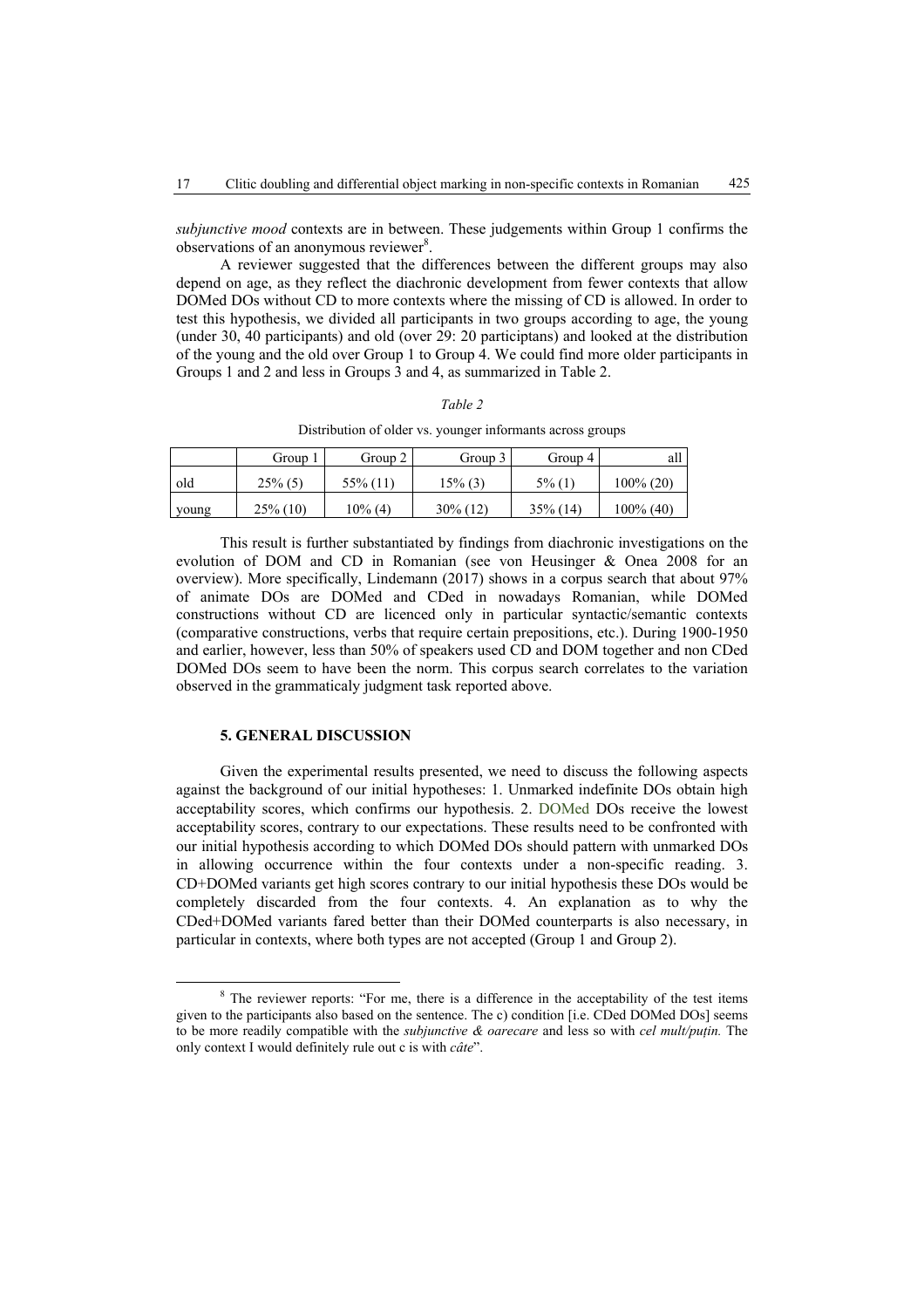The high acceptability scores assigned to items containing unmarked DOs are expected given that these DPs generally allow both a specific and a non-specific reading and may acquire both a wide scope and a narrow scope interpretation when co-occurring with other scope taking expressions. When used in the four contexts inducing a nonspecific interpretation, the unmarked DOs will thus lose their (otherwise available) specific interpretation and read non-specifically.

When it comes to accounting for the **unexpectedly low acceptability of DOMed DOs** several aspects need to be considered. First we have to note that we find a very high variation in responses and that it seems that acceptability depends on different speaker groups. We focus on those groups that do not accept this type of direct object. Here we find a clear contrast between DOMed DOs and CDed DOMed DOs – see Fig. 4, Groups 1 and 2.

Consider first our initial research hypothesis according to which DOMed DOs should fare similarly to their unmarked counterparts in the four tested contexts: Tigău (2016) discusses specificity with DOMed indefinite DOs and reaches the conclusion that DOM is not a specificity trigger. She points out that there are situations where a differentially marked DO does not read specifically. In (22), for instance, DOM is obligatorily required with the bare quantifier *nimeni* ('nobody'*),* which is never specific:

(22) Nu am văzut pe/ $*\mathcal{O}$  nimeni pentru că era întuneric. not have.1.SG seen DOM/\*<sup>*n*</sup> nobody because was dark 'I haven´t seen anyone because it was dark.'

Recall also the examples under (2) where the DOMed indefinite may only be interpreted in the scope of the negative operator. In this respect, the DOMed DO (a) patterns with its unmarked counterpart; the CDed+DOMed variant (b) is however discarded from such a context, which was expected, given that such DPs are thought to always read specifically and, as such, to outscope the negative operator, a reading which, however, the context does not allow, hence the impossibility of CD+DOM.

The examples above thus show that the non-specific interpretation remains an option with DOMed indefinite DOs and that it may actually be actualized in an appropriate context. Hence the expectation that DOMed DOs behave similarly to their unmarked counterparts within the four tested contexts forcing a non-specific reading.

When confronted with examples such as the ones above, where DOMed DOs seem to be able to lose their specific reading within appropriate contexts, we expected to witness a similar behaviour within the four tested contexts. Consequently, the unexpected lower acceptability scores with these DOs for Groups 1 and 2 needs an explanation. An initial step towards finding an answer in this respect would be to consider some similar results reported in Avram (2014). The experiment presented by Avram involves two acceptability questionnaires filled in by 23 native speakers of Romanian, which seem to fall into two groups: speakers who always clitic-double the DOMed DO and speakers who allow both for a 'single' DOMed variant and a CD+DOM one. As it seems, for some respondents the single DOM variant is simply unacceptable: They seem to always pair CD with DOM and to consider this combination as the only one available for DO marking. To these respondents, CD+DOM seems to have functional unity (see also Tigău 2015 for a similar proposal).

A similar propensity to mark DOMed DOs as less acceptable than their CDed+DOMed counterparts was noticed in another experiment carried out by Tigău and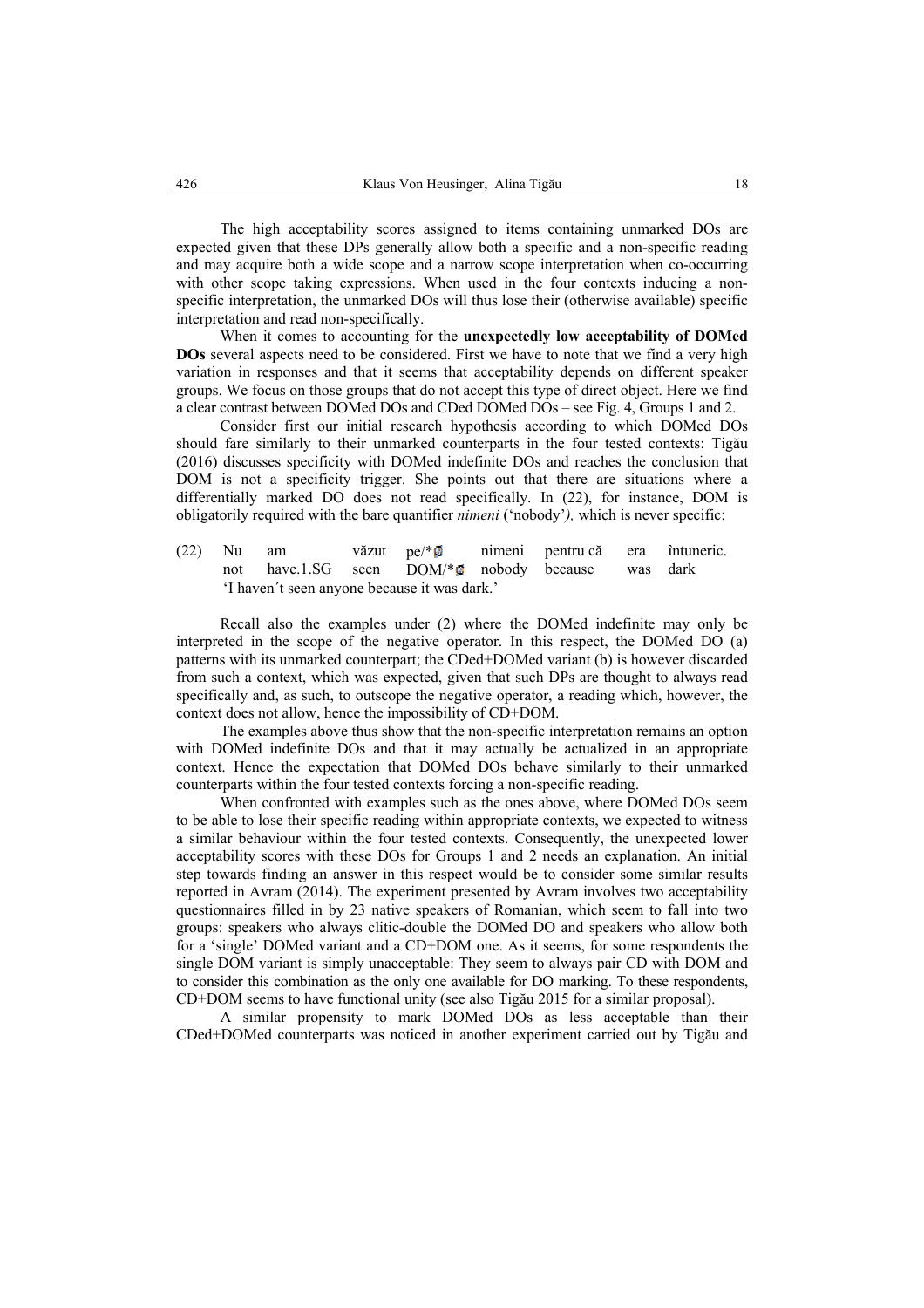von Heusinger (2019) on testing binding within ditransitives. A general observation made with respect to those instances where DOMed DOs are employed is that these DPs tend to fare worse than the items where CDed+DOMed counterparts are used. Thus, while items containing DOMed DOs never get scores higher than 4.43 on a seven-rung Likert scale, sentences containing CDed+DOMed DOs may reach acceptability values of 5.52.

Given the experimental results, obtained independently of our own undertaking, which show a general dispreference for DOMed DOs in the absence of CD, we might consider that a possible explanation of the low acceptability results in Group 1 and 2 would actually have to do less with their potential for a specific reading or for the loss of that reading in the four tested contexts, and more with the general frown on the phenomenon of DOM marking (without CD) as such.

**The unexpected high acceptability of CDed+DOMed DOs**, which is more expressed in Groups 3 and 4, but which are also obvious in Groups 1 and 2 in Figure 4. Our initial hypothesis with respect to CDed+DOMed indefinite DOs was that these DPs would be disallowed from contexts inducing a non-specific interpretation. Data regarding the behaviour of inanimate CLLDed DOs, which do not need DOM and which seemed to disallow non-specific readings and to be rejected from contexts forcing such a reading on them supported this hypothesis.

Nevertheless, this expectation was disconfirmed since the respective items generally received scores ranging around the mid area of the acceptability scale, which showed that they were considered not altogether unacceptable, but rather acceptable. The explanation we would like to propose follows the line of argument advanced for DOMed DOs and takes CD+DOM as a complex mechanism where the combination of DOM and CD exhibits a functional unity. The pronominal clitic seems to be less of a specificity trigger and to actually have a syntactic role, most probably triggering movement of the marked DO out of the VP into a position where the DO has access to a mode of semantic composition (i.e., choice functions) which may give rise to a specific interpretation along the lines of López  $(2012)^9$ . Having a specific interpretation is, however, not mandatory (as is also the case with DOMed indefinite DOs.).

Thus, in line with López (2012)'s proposal for Spanish marked DOs, the specific interpretation is not linked with a piece of morphology, i.e., the pronominal clitic, but comes about as a result of a peculiar mode of semantic composition enabled in syntax by way of movement to an appropriate position. This is in turn related to the argument status of the marked DO – as pointed out by López (2012), marked DOs lose the  $\leq e, t$  reading available for their unmarked counterparts and acquire argument status (see also Bleam 2005). As such, marked DOs may no longer check case by way of incorporation into V (as seems to be possible for unmarked variants), but have to move out of VP in order to do so. The position they reach renders available a special mode of semantic composition (through choice functions), which enables a specific reading for the respective DP (Onea  $\&$  Hole 2017, Tigău in press).

Given the considerations above, CDed+DOMed DOs may actually lose their specific interpretation in the appropriate contexts as is the case with the four tested contexts discussed in this paper. Furthermore, given the functional CD+DOM unit formed,

 <sup>9</sup>  $9$  This is position P3 in López (2012), a position within the TP area, wherefrom the scrambled DO may bind into the subject DP, for instance.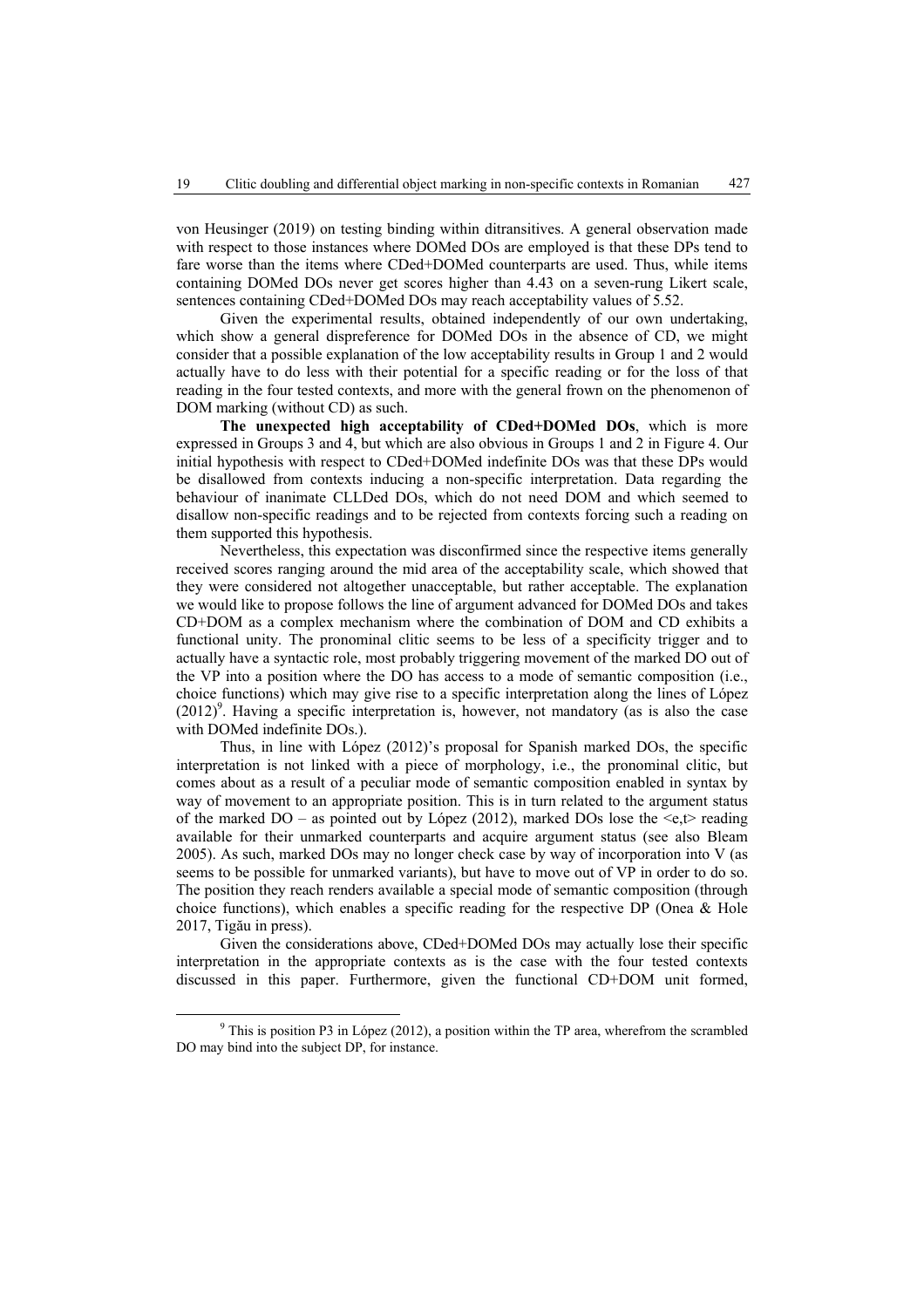CDed+DOMed DOs should actually be expected to fare better than their DOMed counterparts, just as the experimental results show. ''

#### **6. CONCLUSION**

The experiment presented in this paper has unveiled a few interesting facts with respect to the behaviour of Romanian marked and unmarked indefinite DOs within contexts forcing a non-specific interpretation. The following conclusions were reached: All respondents assign high acceptability scores to unmarked indefinite DOs occurring within contexts forcing a non-specific interpretation. This is to be expected, given that unmarked indefinites freely allow both a specific and a non-specific interpretation.

DOMed indefinite DOs and their CDed+DOMed counterparts fare significantly worse in the tested contexts, but they are not totally discarded, when compared to the *bad* fillers, which get very low acceptability scores. Moreover, they show a stable variation that allows us to assume that we have different speaker groups with different uses of these constructions. Some speakers (Group 3 and 4) accept both constructions in the non-specific contexts, thus neutralizing a possible function of CD and DOM in expressing specificity. For these speakers we have to assume a different function of CD and DOM. Other speaker groups, (Group 1 and 2) do not accept these constructions in non-specific contexts. Here we can conclude that CD and DOM do express specificity which then would lead to the unacceptability in non-specific contexts. Our data also suggests that it is DOM that expresses specificity, while the function of CD cannot be identified through this type of questionnaire. Another possible explanation for the low acceptability of single DOMed variants in Group 1 and 2 may have to do with the general constraint against using DOM in the absence of CD, given the functional unity that DOM and CD seem to have reached.

The fact that marked DOs seem to fare well in non-specific contexts for many of the respondents and that this tendency seems to be on the increasing trend suggests that we are witnessing a diachronic development of the function of CD and DOM from a marker of specificity towards a marker of true argumenthood of the direct object DP. This, in turn, provides support to the hypothesis that DOM and CD have a syntactic role contributing to the the general layout of the direct object DP and thereby triggering some special mechanisms of case assignment (i.e., blocking inherent case assignment and movement out of VP to a functional position).

### **Appendix: DOs in contexts inducing non-specificity**

Statistical analyses were conducted in R version 1.0.136 using the lme4 package (Bates et al., 2015) to perform linear mixed-effect models (LMEM) with the score as outcome variable. As fixed effects we entered context and DO type into the model. As random effects, we had intercepts for subjects and items. The context *cel mult/cel puţin* and DO type *unmarked DO* were mapped onto the intercept. To identify the best model fit we performed likelihood ratio tests. This revealed that the reduced model with two main effects affected the acceptance rate  $(\chi^2(4) = 6.34, p > .05)^{10}$ 

<sup>&</sup>lt;sup>10</sup> Formulars for model comparison:

<sup>(1)</sup> full model: lmer(score  $\sim$  context + DO type + (1|subj) + (1|item))

<sup>(2)</sup> reduced model: lmer(score  $\sim$  context \* DO type + (1|subj) + (1|item))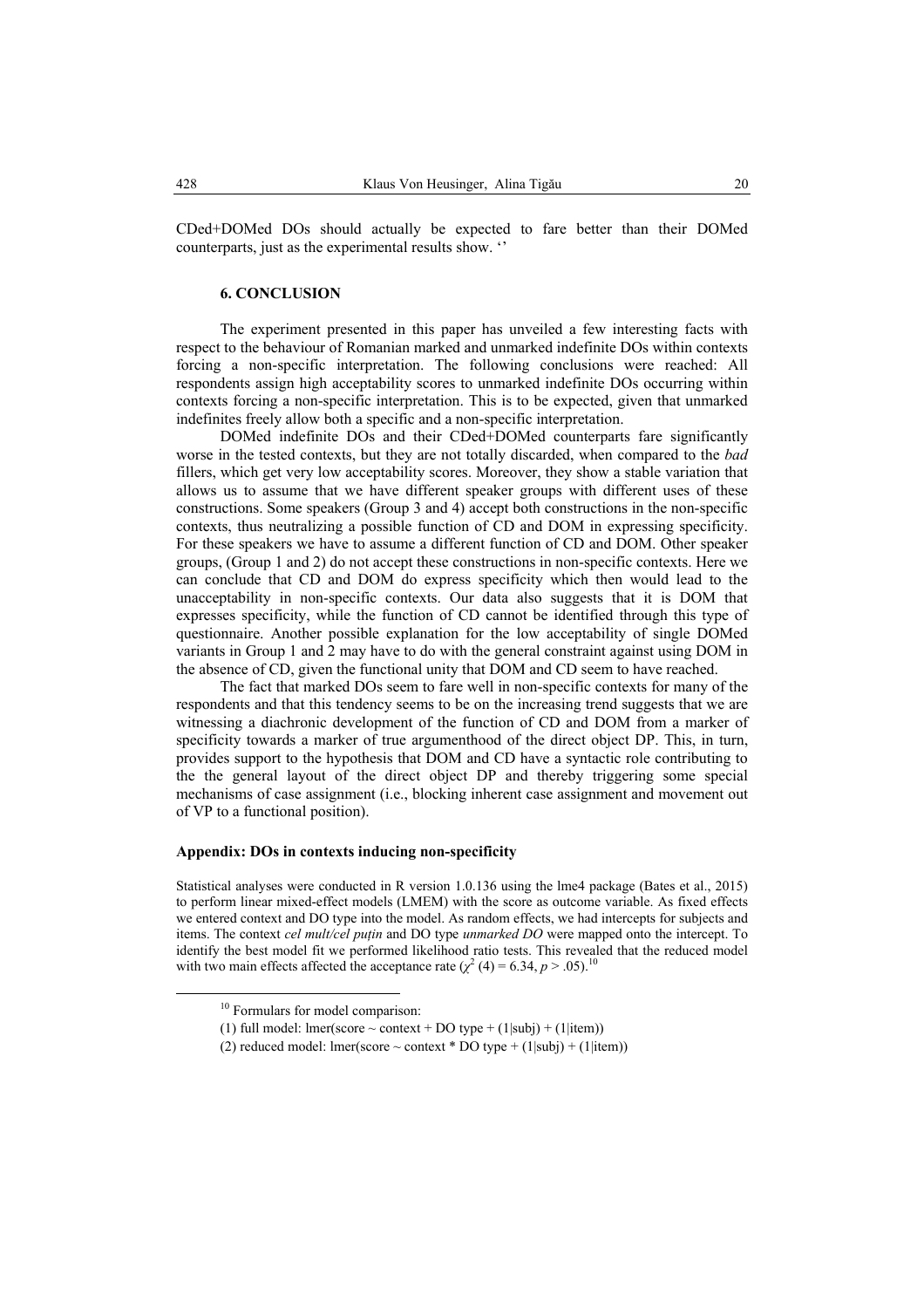|                        | Estimate  | Std. Error | t value   |
|------------------------|-----------|------------|-----------|
| Intercept              | 6.2884    | 0.1804     | 34.86*    |
| contextcate (cel)      | $-0.2892$ | 0.1541     | $-1.88$   |
| contextmood (cel)      | $-0.1252$ | 0.1541     | $-0.81$   |
| contextoarecare (cel)  | $-0.1517$ | 0.1541     | $-0.98$   |
| contextmood (cate)     | 0.1640    | 0.1541     | 1.06      |
| contextoarecare (cate) | 0.1376    | 0.1541     | 0.89      |
| contextmood (oarecare) | 0.0265    | 0.1541     | 0.17      |
| DOtype $C(U)$          | $-2.1720$ | 0.1335     | $-16.27*$ |
| $DO$ type $D(U)$       | $-2.5556$ | 0.1335     | $-19.14*$ |
| DOtypeD $(C)$          | $-0.3836$ | 0.1335     | $-2.87*$  |

\* t-values greater than 2 and less than –2 are considered significant. Factors in brackets indicate the intercept.

### **BIBLIOGRAPHY**

- Aissen, J., 2003, "Differential object marking: Iconicity vs. economy", *Natural Language and Linguistic Theory*, 21, 3, 435–483.
- Avram, L., 2014, "Differential object marking in Romanian: the view from acquisition", Paper presented at ACED 16.
- Bates, D., M. Maelcher, B. Bolker, S. Walker, 2014, "Lme4: Linear mixed-effects models using Eigen and S4", *R package version*, 7, 1, 1–23.
- Bleam, T., 2005, "The role of sematic type differential object marking", *Belgian Journal of Linguistics,* 19, 1, 3–27.
- Chiriacescu, S., K. von Heusinger, 2010, "Discourse Prominence and pe-marking in Romanian", *International Review of Pragmatics*, 2, 2, 298–332.
- Cornilescu, A., 2000, "Notes on the Intepretation of the Prepositional Accusative in Romanian", *Bucharest Working Papers in Linguistics,* 2, 1, 91.
- Dobrovie-Sorin, C., 1990, "Clitic Doubling, Wh-Movement, and Quantification in Romanian", *Linguistic Inquiry*, 21, 351–397.
- Dobrovie-Sorin, C., 1994, "The Syntax of Romanian", *Studies in Generative Grammar, 40*, Berlin, Mouton de Gruyter.
- Farkas*,* D., 1987*,* "Direct and indirect object reduplication in Romanian", *Chicago Linguistics Society*, 14, 88–97.
- Farkas, D., 2001, "Dependent indefinites and direct scope", in C. Condoravdi and G. Renardel (eds), *Logical Perspectives on Language and Information*, Stanford, CA, CSLI, 41–72.
- Farkas, D., A. Brasoveanu, to appear, "Kinds of (non)-specificity", in D. Gutzmann, L. Matthewson, C. Meier, H. Rullmann and T.E. Zimmermann (eds.), *The Companion to Semantics*. Oxford, Wiley.
- Gierling, D., 1997, "Clitic Doubling, Specificity and focus in Romanian", in: J. Black, V. Motapanyane (eds), *Clitic, pronouns and movement,* Amsterdam/Philadelphia, John Benjamins, 63–85.
- von Heusinger, K., 2002, "Specificity and definiteness in sentence and discourse structure", *Journal of Semantics*, 19, 3, 245–274.
- von Heusinger, K., 2019, "Indefinites and specificity", in Barbara Abbott and Janet Gundel (eds), *Oxford Handbook of Reference*, Oxford, Oxford University Press, 146–167.
- von Heusinger, K., J. Kornfilt, 2005, "The case of the direct object in Turkish: Semantics, syntax and morphology", *Turkic Languages*, 9, 3–44.
- von Heusinger, K. and E. Onea, 2008, "Triggering and blocking effects in the diachronic development of DOM in Romanian", *Probus*, 20, 1, 67–110.